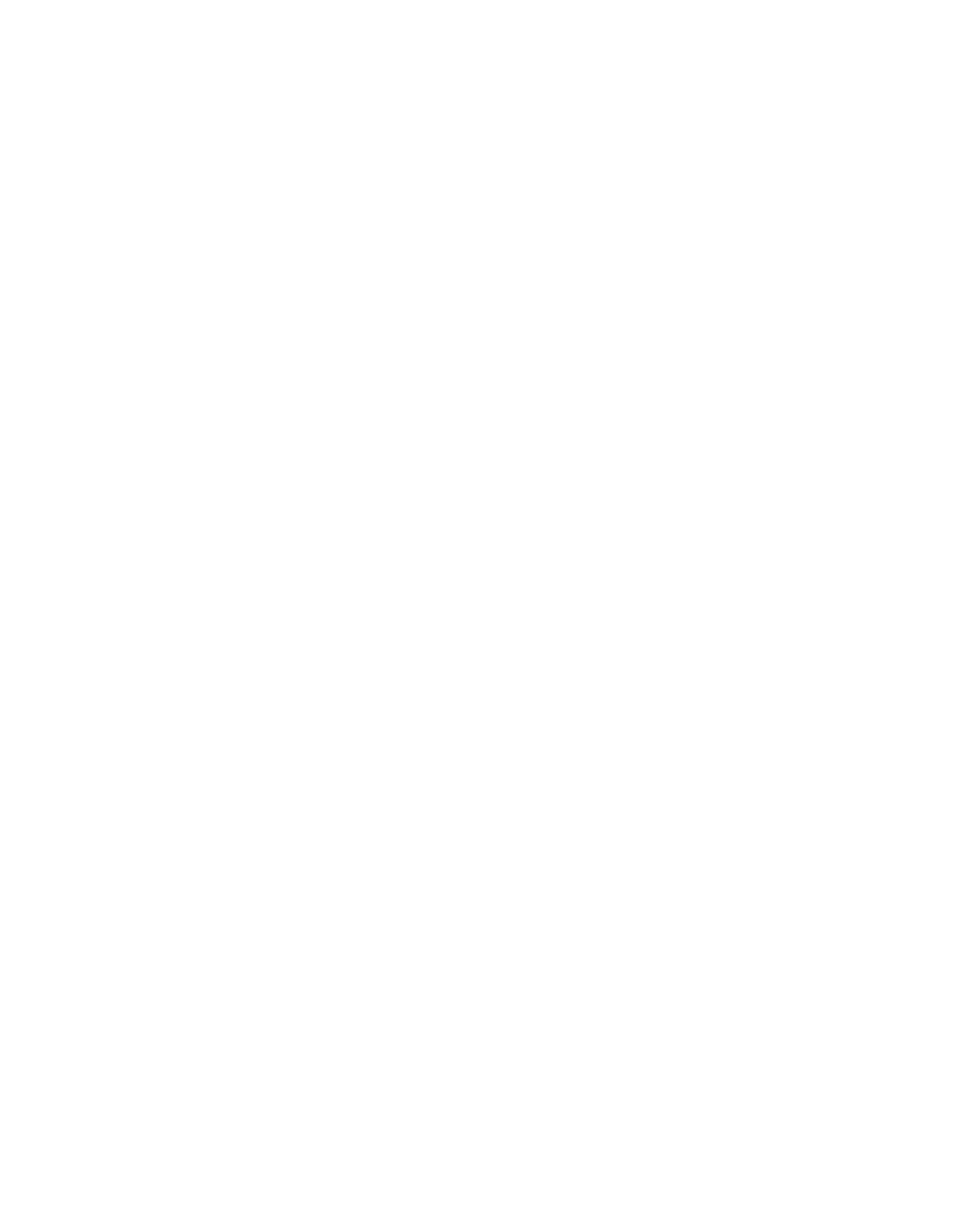# **THE VIRGINIA REGISTER INFORMATION PAGE**

<span id="page-2-0"></span>THE VIRGINIA REGISTER OF REGULATIONS is an official state publication issued every other week throughout the year. Indexes are published quarterly, and are cumulative for the year. The *Virginia Register* has several functions. The new and amended sections of regulations, both as proposed and as finally adopted, are required by law to be published in the *Virginia Register*. In addition, the *Virginia Register* is a source of other information about state government, including petitions for rulemaking, emergency regulations, executive orders issued by the Governor, and notices of public hearings on regulations.

#### **ADOPTION, AMENDMENT, AND REPEAL OF REGULATIONS**

Unless exempted by law, an agency wishing to adopt, amend, or repeal regulations must follow the procedures in the Administrative Process Act (§ 2.2-4000 et seq. of the Code of Virginia). Typically, this includes first publishing in the *Virginia Register* a notice of intended regulatory action; a basis, purpose, substance and issues statement; an economic impact analysis prepared by the Department of Planning and Budget; the agency's response to the economic impact analysis; a summary; a notice giving the public an opportunity to comment on the proposal; and the text of the proposed regulation.

Following publication of the proposed regulation in the *Virginia Register*, the promulgating agency receives public comments for a minimum of 60 days. The Governor reviews the proposed regulation to determine if it is necessary to protect the public health, safety, and welfare, and if it is clearly written and easily understandable. If the Governor chooses to comment on the proposed regulation, his comments must be transmitted to the agency and the Registrar of Regulations no later than 15 days following the completion of the 60-day public comment period. The Governor's comments, if any, will be published in the *Virginia Register*. Not less than 15 days following the completion of the 60-day public comment period, the agency may adopt the proposed regulation.

The Joint Commission on Administrative Rules or the appropriate standing committee of each house of the General Assembly may meet during the promulgation or final adoption process and file an objection with the Registrar and the promulgating agency. The objection will be published in the *Virginia Register*. Within 21 days after receipt by the agency of a legislative objection, the agency shall file a response with the Registrar, the objecting legislative body, and the Governor.

When final action is taken, the agency again publishes the text of the regulation as adopted, highlighting all changes made to the proposed regulation and explaining any substantial changes made since publication of the proposal. A 30-day final adoption period begins upon final publication in the *Virginia Register*.

The Governor may review the final regulation during this time and, if he objects, forward his objection to the Registrar and the agency. In addition to or in lieu of filing a formal objection, the Governor may suspend the effective date of a portion or all of a regulation until the end of the next regular General Assembly session by issuing a directive signed by a majority of the members of the appropriate legislative body and the Governor. The Governor's objection or suspension of the regulation, or both, will be published in the *Virginia Register*.

If the Governor finds that the final regulation contains changes made after publication of the proposed regulation that have substantial impact, he may require the agency to provide an additional 30-day public comment period on the changes. Notice of the additional public comment period required by the Governor will be published in the *Virginia Register*. Pursuant to § 2.2-4007.06 of the Code of Virginia, any person may request that the agency solicit additional public comment on certain changes made after publication of the proposed regulation. The agency shall suspend the regulatory process for 30 days upon such request from 25 or more individuals, unless the agency determines that the changes have minor or inconsequential impact.

A regulation becomes effective at the conclusion of the 30-day final adoption period, or at any other later date specified by the promulgating agency, unless (i) a legislative objection has been filed, in which event the regulation, unless withdrawn, becomes effective on the date specified, which shall be after the expiration of the 21-day objection period; (ii) the Governor exercises his authority to require the agency to provide for additional public comment, in which event the regulation, unless withdrawn, becomes effective on the date specified, which shall be after the expiration of the period for which the Governor has provided for additional public comment; (iii) the Governor and the General Assembly exercise their authority to suspend the effective date of a regulation until the end of the next regular legislative session; or (iv) the agency suspends the regulatory process, in which event the regulation, unless withdrawn, becomes effective on the date specified, which shall be after the expiration of the 30-day public comment period and no earlier than 15 days from publication of the readopted action.

A regulatory action may be withdrawn by the promulgating agency at any time before the regulation becomes final.

#### **FAST-TRACK RULEMAKING PROCESS**

Section 2.2-4012.1 of the Code of Virginia provides an alternative to the standard process set forth in the Administrative Process Act for regulations deemed by the Governor to be noncontroversial. To use this process, the Governor's concurrence is required and advance notice must be provided to certain legislative committees. Fast-track regulations become effective on the date noted in the regulatory action if fewer than 10 persons object to using the process in accordance with § 2.2-4012.1.

#### **EMERGENCY REGULATIONS**

Pursuant to § [2.2-4011](https://law.lis.virginia.gov/vacode/2.2-4011/) of the Code of Virginia, an agency may adopt emergency regulations if necessitated by an emergency situation or when Virginia statutory law or the appropriation act or federal law or federal regulation requires that a regulation be effective in 280 days or fewer from its enactment. In either situation, approval of the Governor is required. The emergency regulation is effective upon its filing with the Registrar of Regulations, unless a later date is specified per § [2.2-4012](https://law.lis.virginia.gov/vacode/2.2-4011/) of the Code of Virginia. Emergency regulations are limited to no more than 18 months in duration; however, may be extended for six months under the circumstances noted in § 2.2-4011 D. Emergency regulations are published as soon as possible in the *Virginia Register* and are on the Register of Regulations website a[t register.dls.virgina.gov.](http://register.dls.virgina.gov/)

During the time the emergency regulation is in effect, the agency may proceed with the adoption of permanent regulations in accordance with the Administrative Process Act. If the agency chooses not to adopt the regulations, the emergency status ends when the prescribed time limit expires.

#### **STATEMENT**

The foregoing constitutes a generalized statement of the procedures to be followed. For specific statutory language, it is suggested that Article 2 (§ 2.2- 4006 et seq.) of Chapter 40 of Title 2.2 of the Code of Virginia be examined carefully.

#### **CITATION TO THE** *VIRGINIA REGISTER*

The *Virginia Register* is cited by volume, issue, page number, and date. **34:8 VA.R. 763-832 December 11, 2017,** refers to Volume 34, Issue 8, pages 763 through 832 of the *Virginia Register* issued on December 11, 2017.

*The Virginia Register of Regulations*is published pursuant to Article 6 (§ 2.2- 4031 et seq.) of Chapter 40 of Title 2.2 of the Code of Virginia.

Members of the Virginia Code Commission: **John S. Edwards,** Chair**; Marcus B. Simon,** Vice Chair**; Ward L. Armstrong; Nicole Cheuk; Leslie L. Lilley; Jennifer L. McClellan; Christopher R. Nolen; Steven Popps; Don L. Scott, Jr.; Charles S. Sharp; Malfourd W. Trumbo; Amigo R. Wade.**

Staff of the *Virginia Register:* **Holly Trice,** Registrar of Regulations; **Anne Bloomsburg,** Assistant Registrar; **Nikki Clemons,** Regulations Analyst; **Rhonda Dyer,** Publications Assistant; **Terri Edwards,** Senior Operations Staff Assistant.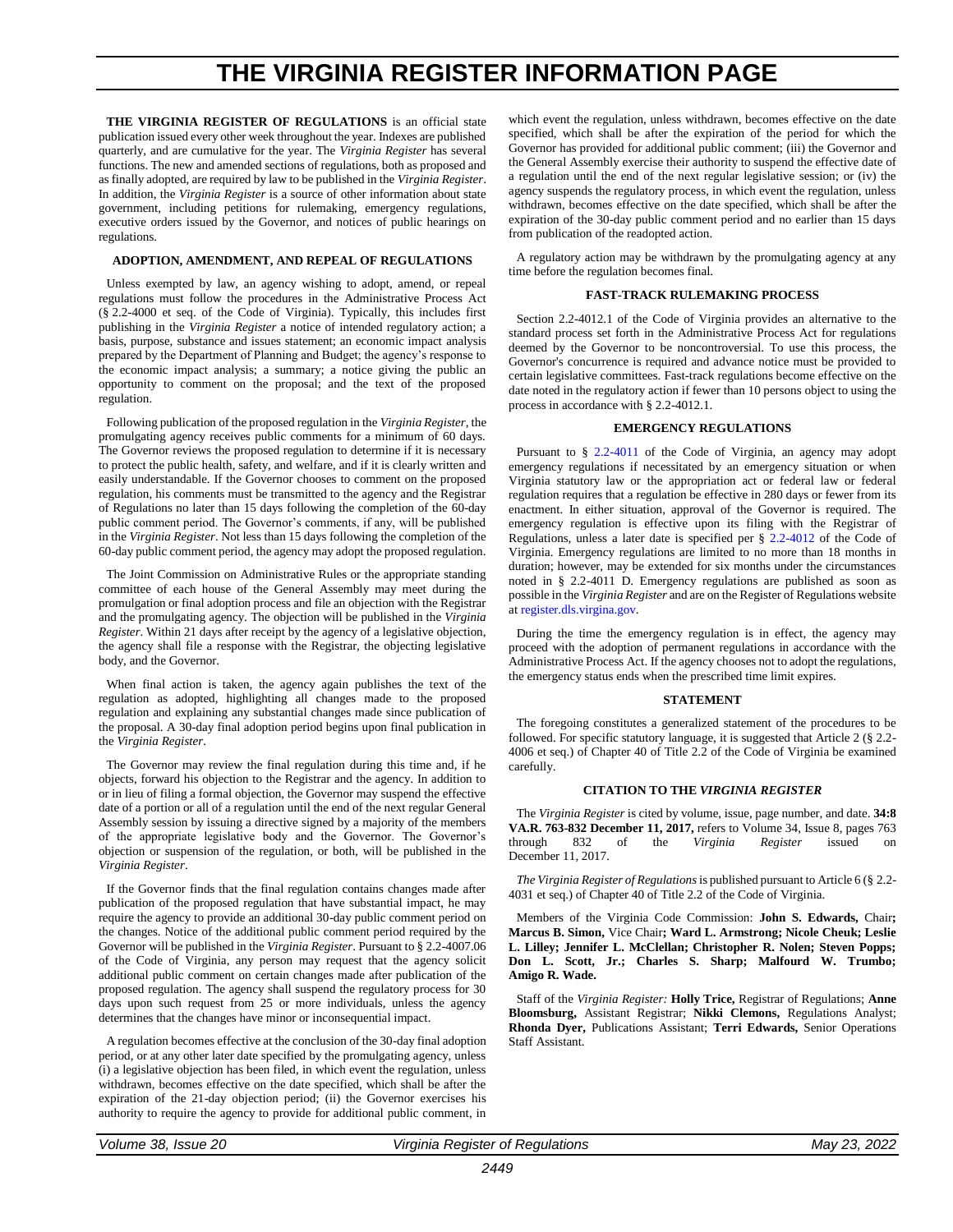# **PUBLICATION SCHEDULE AND DEADLINES**

<span id="page-3-0"></span>This schedule is available on the Virginia Register of Regulations website (http://register.dls.virginia.gov).

### **June 2022 through June 2023**

| <b>Volume: Issue</b> | <b>Material Submitted By Noon*</b> | <b>Will Be Published On</b> |
|----------------------|------------------------------------|-----------------------------|
| 38:21                | May 18, 2022                       | June 6, 2022                |
| 38:22                | June 1, 2022                       | June 20, 2022               |
| 38:23                | June 15, 2022                      | July 4, 2022                |
| 38:24                | June 29, 2022                      | July 18, 2022               |
| 38:25                | July 13, 2022                      | August 1, 2022              |
| 38:26                | July 27, 2022                      | August 15, 2022             |
| 39:1                 | August 10, 2022                    | August 29, 2022             |
| 39:2                 | August 24, 2022                    | September 12, 2022          |
| 39:3                 | September 7, 2022                  | September 26, 2022          |
| 39:4                 | September 21, 2022                 | October 10, 2022            |
| 39:5                 | October 5, 2022                    | October 24, 2022            |
| 39:6                 | October 19, 2022                   | November 7, 2022            |
| 39:7                 | November 2, 2022                   | November 21, 2022           |
| 39:8                 | November 14, 2022 (Monday)         | December 5, 2022            |
| 39:9                 | November 30, 2022                  | December 19, 2022           |
| 39:10                | December 14, 2022                  | January 2, 2023             |
| 39:11                | December 27, 2022 (Tuesday)        | January 16, 2023            |
| 39:12                | January 11, 2023                   | January 30, 2023            |
| 39:13                | January 25, 2023                   | February 13, 2023           |
| 39:14                | February 8, 2023                   | February 27, 2023           |
| 39:15                | February 22, 2023                  | March 13, 2023              |
| 39:16                | March 8, 2023                      | March 27, 2023              |
| 39:17                | March 22, 2023                     | April 10, 2023              |
| 39:18                | April 5, 2023                      | April 24, 2023              |
| 39:19                | April 19, 2023                     | May 8, 2023                 |
| 39:20                | May 3, 2023                        | May 22, 2023                |
| 39:21                | May 17, 2023                       | June 5, 2023                |
| 39:22                | May 31, 2023                       | June 19, 2023               |

\*Filing deadlines are Wednesdays unless otherwise specified.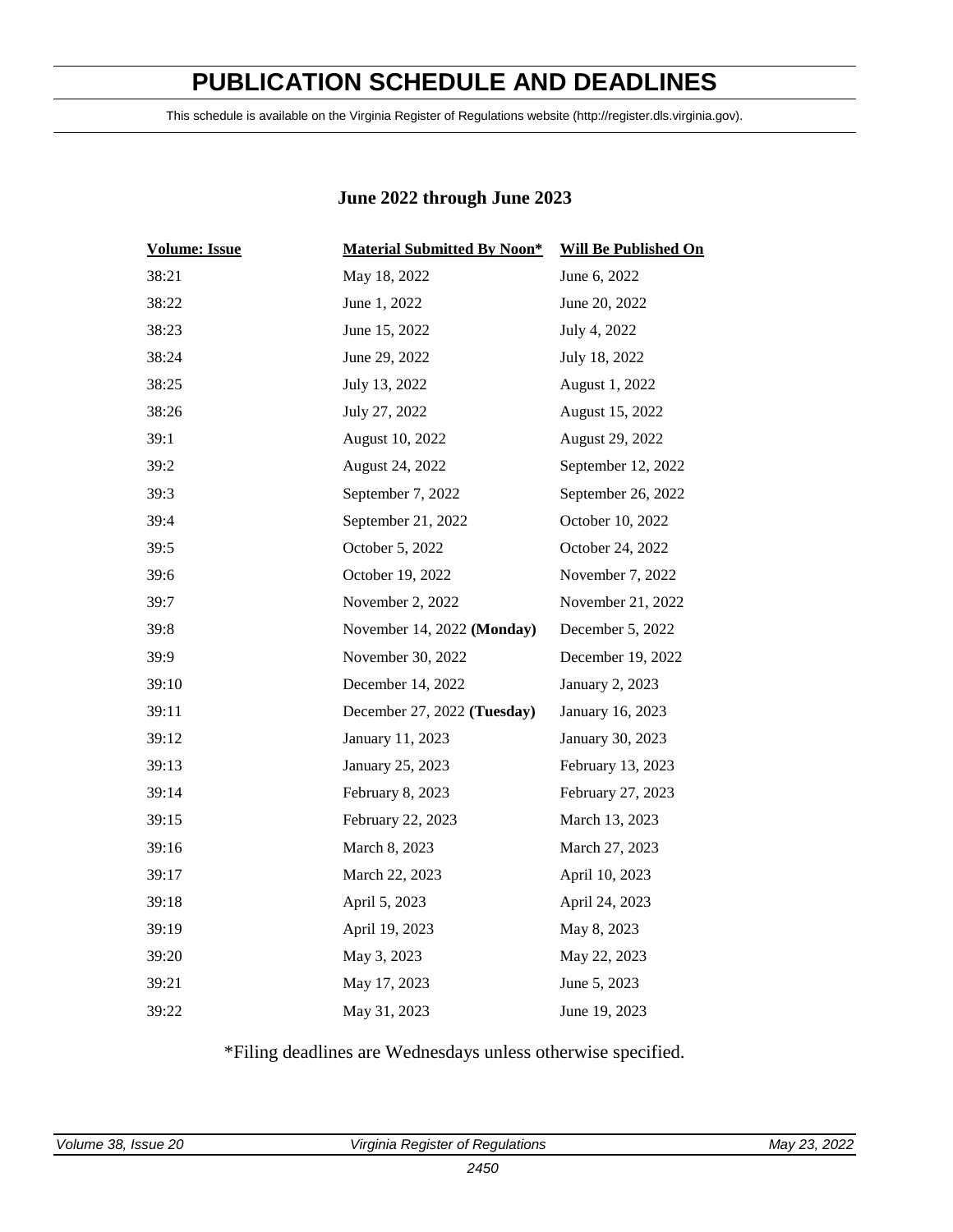# **PETITIONS FOR RULEMAKING**

### **TITLE 12. HEALTH**

#### <span id="page-4-0"></span>**STATE BOARD OF BEHAVIORAL HEALTH AND DEVELOPMENTAL SERVICES**

#### **Initial Agency Notice**

Title of Regulation: **12VAC35-105. Rules and Regulations for Licensing Providers by the Department of Behavioral Health and Developmental Services.**

Statutory Authority: §§ 37.2-100 and 37.2-400 of the Code of Virginia.

Name of Petitioner: Willard Vaughn, MA, LPC, CTMH.

Nature of Petitioner's Request: The petitioner requests that the board clarify and amend the training and certification requirements for preadmission screening providers to allow for coordination of care with private providers under the Marcus-David Peters Alert Act (§ 37.2-311.1 et seq. of the Code of Virginia).

This petition for rulemaking is brought to the State Board of Behavioral Health and Developmental Services (DBHDS) under its legal authority to take the action requested pursuant to §§ 37.2-203 and 37.2-311.3 of the Code of Virginia and 12VAC35-105-30. This petition for rulemaking is filed in accordance with § 2.2-4007 of the Code of Virginia is to clarify and amend the Enhanced Qualifications for Preadmission Screening Clinicians and expand its reach in the spirit of public-private cooperation under the Marcus-David Peters Act.

"The Department of Behavioral Health and Developmental Services first published a memorandum explaining that the agency would be mandating enhanced qualifications for 'Community Services Boards and Behavioral Health Authorities evaluators who provide recommendations and prepare preadmission screening reports' on March 29, 2016. On July 1, 2016, DBHDS published a document entitled Certification of Preadmission Screening Clinicians which states in part (see [https://dbhds.virginia.gov/behavioral](https://dbhds.virginia.gov/behavioral-health/mental-health-services/protocols-and-procedures/)[health/mental-health-services/protocols-and-procedures/\)](https://dbhds.virginia.gov/behavioral-health/mental-health-services/protocols-and-procedures/):

'Effective July 1, 2016, anyone conducting a preadmission screening evaluation pursuant to requirements in the Code of Virginia must hold a valid certification from DBHDS as a Certified Preadmission Prescreening Clinician…Application for this certification must be submitted…using the designated forms and approved before the individual may independently conduct preadmission screening evaluations…Upon submission and review of a completed application, DBHDS will issue a Certificate. The certification will be valid for one or two years and must be renewed annually or biannually as specified below. Recertification must be requested prior to the expiration of a current certificate.'

The document goes on to outline educational and precepting requirements, requirements for supervision, the need for continuing education, and quality assurance practices. DBHDS created these regulations presumably under statutory authority found in §§ 37.2-203 and 37.2-404 of the Code of Virginia.

In 2021 the Marcus-David Peters Act was passed by the General Assembly and is codified in §§ 37.2-311.1 through 37.2-312 of the Code of Virginia. This law mandates that DBHDS take the lead in organizing and implementing the tenants of the act including: '...The Department shall establish additional Marcus alert and community care teams…[and] No later than July 1, 2026 all community services board and behavioral health authority geographical areas shall have established Marcus alert system that uses a community care or mobile crisis team...' which allows for DBHDS to explore the use of public-private partnerships to achieve the mission set forth in the Marcus-David Peters Act. However, this is already provided for in the Community Services Performance Contract that is completed between the department and community services boards every two years under section twelve regarding contracting and subcontracting. Until the passage of the Marcus Alert Act, this was underutilized for crisis intervention services, even to the detriment of the population served by the particular Community Services Board.

Finally, multiple code sections reference the requirement of an evaluation needing to be completed by 'The community services board or its designee' including: §§ 16.1-340, 16.1- 340.1, 16.1-340.1:1, 37.2-808(b),(c),(l), and 37.2-  $809(a),(d),(e),(g),(l)$  of the Code of Virginia.

Now, having established that DBHDS has and exercised statutory authority to stipulate the requirements necessary for an individual to become a certified preadmission screening clinician, that DBHDS has the responsibility under the law to form public-private partnerships for the good of the citizens of the Commonwealth, and that the law can allow for such partnerships, the present author hereby requests the Enhanced Qualifications for Preadmission Screening Clinicians be amended.

Petition for rule change:

Page 1, Section 2 entitled 'Enhanced Qualifications for Certified Preadmission Screening Clinicians Beginning July 1, 2016'

Present author requests that this section be amended to include a stipulation for providers that are not employed directly by a Community Services Board and requests that it read as follows: Any licensed professional (LMHP), Qualified Mental Health Provider (QMHP), Certified Substance Abuse Clinician (CSAC), or Certified Peer Specialist (CPS) that is not employed directly by a Community Services Board may have their employer apply for certification under these guidelines provided that the employer is licensed by DBHDS as a provider of mobile crisis response, crisis stabilization, partial hospitalization, or is a licensed psychiatric hospital, and has a signed written agreement with the regional crisis hub that would serve their geographic location.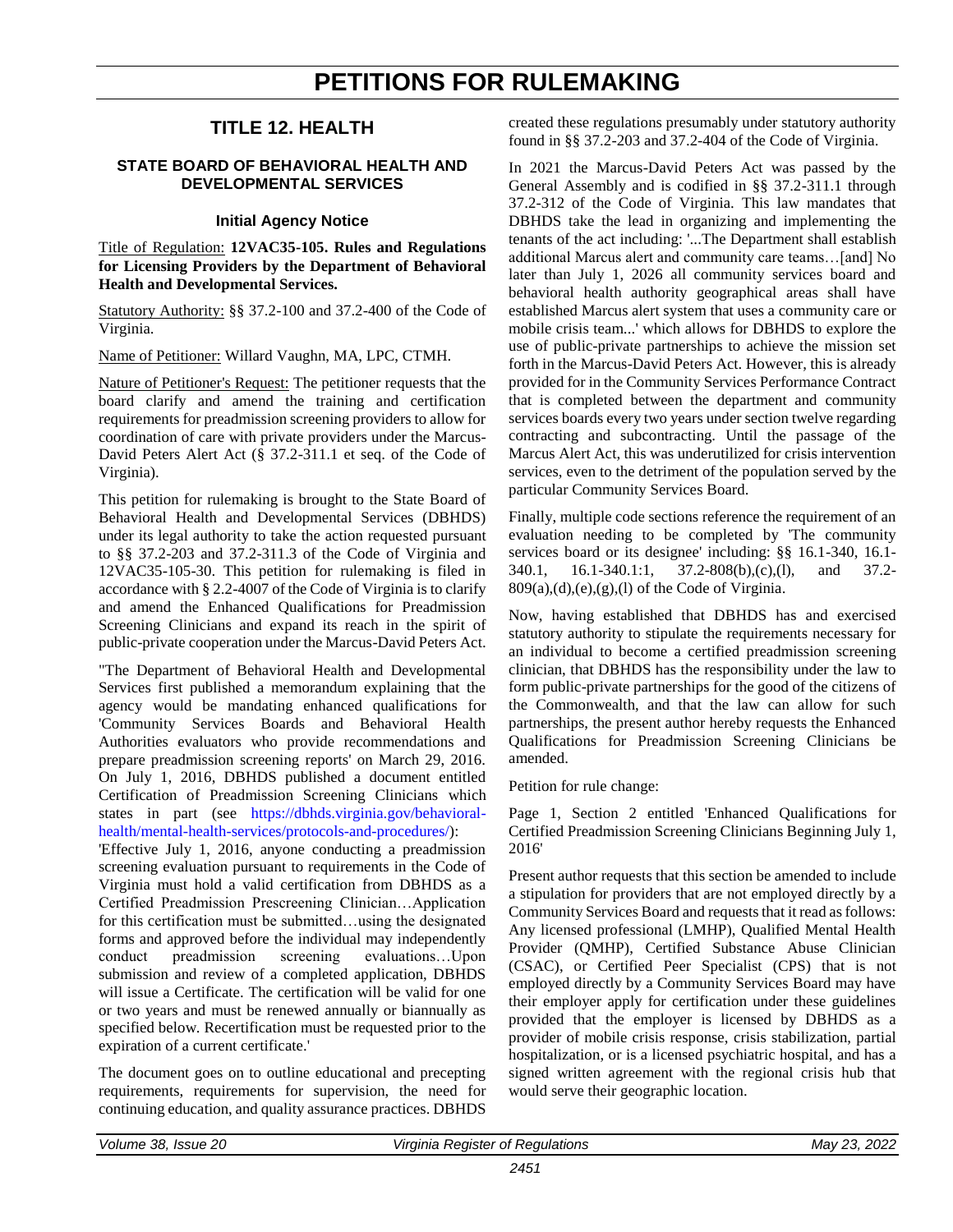# Petitions for Rulemaking

In addition, the employer must show that the individual has held a certified preadmission prescreening clinician certification within the past ten years or that they have completed all of the other requirements set forth herein. Further, an agency that is not a community services board but is licensed as a provider of mobile crisis response, crisis stabilization, partial hospitalization, or a licensed psychiatric hospital must have any employee desiring certification by this standard supervised by an LMHP and have such an individual available 24 hours a day, seven days a week to the perspective clinician regardless of their length of time serving in this capacity.

If certified, the individual will be considered a designee of the Community Services Board that serves the area where the client is physically located during the time of assessment, or that provides outpatient treatment to the client with all powers granted under applicable law.

Amendments in General:

Petitioner asks that any reference to 'the Board,' 'CSB,' or 'Community Services Board' mentioned in the document be replaced by more neutral language such as 'agency,' 'clinic,' or 'facility'."

Agency Plan for Disposition of Request: The board will consider this petition at its next regular quarterly meeting on July 13, 2022, at the Department of Behavioral Health and Developmental Services Central Office, Richmond, Virginia.

#### Public Comment Deadline: June 13, 2022.

Agency Contact: Ruth Anne Walker, Director of Regulatory Affairs and Board Liaison, Department of Behavioral Health and Developmental Services, Jefferson Building, 1220 Bank Street, 4th Floor, Richmond, VA 23219, telephone (804) 225- 2252, or email [ruthanne.walker@dbhds.virginia.gov.](mailto:ruthanne.walker@dbhds.virginia.gov)

VA.R. Doc. No. PFR22-32; Filed May 3, 2022, 1:50 p.m.

**––––––––––––––––––**

### **TITLE 18. PROFESSIONAL AND OCCUPATIONAL LICENSING**

#### **BOARD OF MEDICINE**

#### **Initial Agency Notice**

Title of Regulation: **18VAC85-150. Regulations Governing the Practice of Behavior Analysis.**

Statutory Authority: §§ 54.1-2400 and 54.1-2957.16 of the Code of Virginia.

Name of Petitioner: Michael Moates.

Nature of Petitioner's Request: The petitioner requests that the Board of Medicine amend 18VAC85-150-110, which provides the scope of practice for behavior analysts, to ban conversion therapy, shock therapy, and the use of a graduated electronic decelerator to modify behavior.

Agency Plan for Disposition of Request: The petition for rulemaking will be published in the Virginia Register of Regulations on May 23, 2022, and on the Virginia Regulatory Town Hall. Public comment will open on May 23, 2022, and will close on June 22, 2022. The Board of Medicine will consider the petition and all comments in support or opposition at its Executive Committee meeting on August 5, 2022. The petitioner will be notified of the board's decision after that meeting.

Public Comment Deadline: June 22, 2022.

Agency Contact: William L. Harp, M.D., Executive Director, Board of Medicine, 9960 Mayland Drive, Suite 300, Richmond, VA 23233, telephone (804) 367-4558, or email [william.harp@dhp.virginia.gov.](mailto:william.harp@dhp.virginia.gov)

VA.R. Doc. No. PFR22-31; Filed April 25, 2022, 9:32 a.m.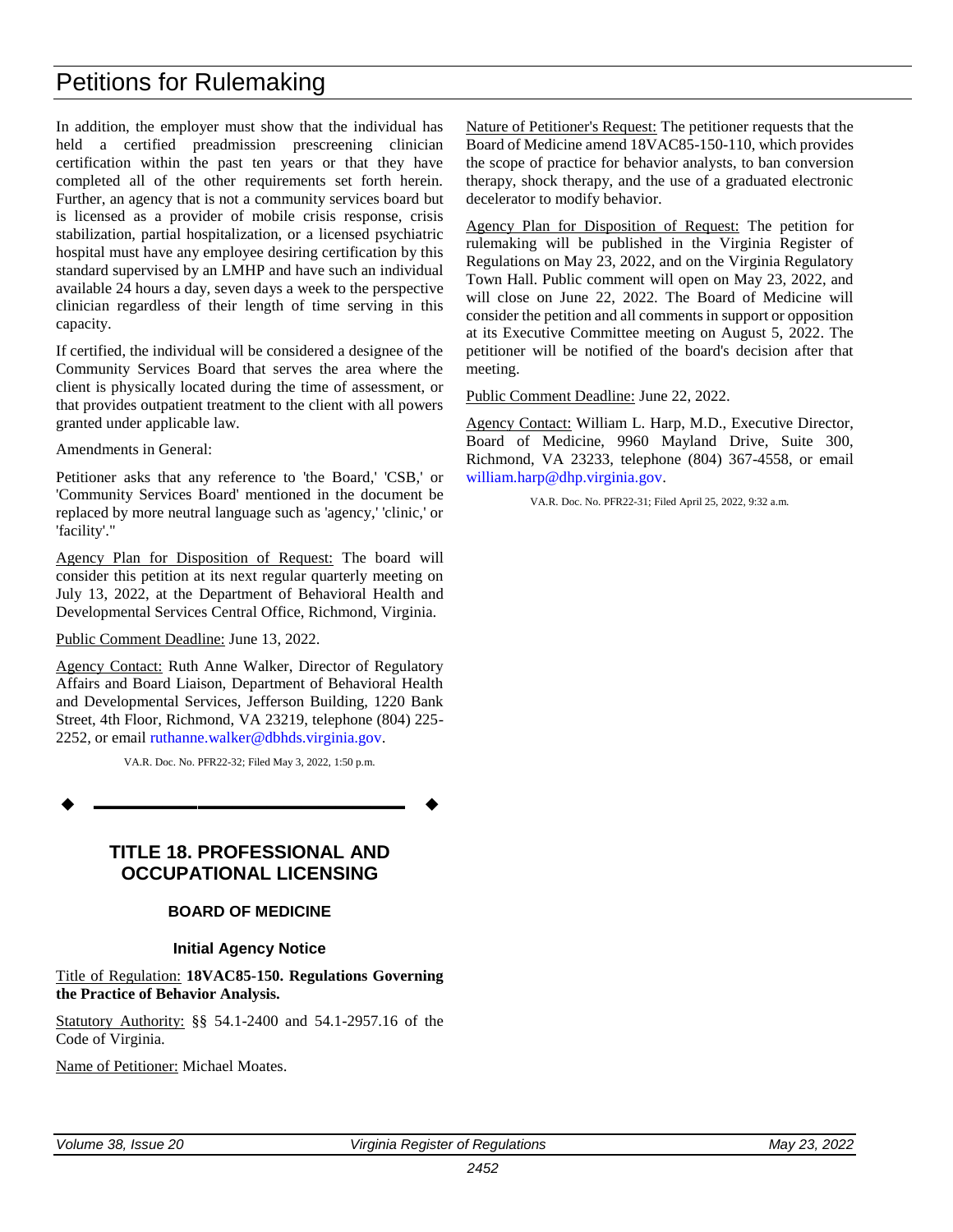# <span id="page-6-0"></span>**PERIODIC REVIEWS AND SMALL BUSINESS IMPACT REVIEWS**

### **TITLE 2. AGRICULTURE**

#### **BOARD OF AGRICULTURE AND CONSUMER SERVICES**

#### **Agency Notice**

Pursuant to Executive Order 14 (as amended July 16, 2018) and §§ 2.2-4007.1 and 2.2-4017 of the Code of Virginia, the following regulation is undergoing a periodic review and a small business impact review: **2VAC5-130, Rules and Regulations Governing Laboratory Fees for Services Rendered or Performed**. The review of this regulation will be guided by the principles in Executive Order 14 (as amended July 16, 2018). The purpose of this review is to determine whether this regulation should be repealed, amended, or retained in its current form. Public comment is sought on the review of any issue relating to this regulation, including whether the regulation (i) is necessary for the protection of public health, safety, and welfare or for the economical performance of important governmental functions; (ii) minimizes the economic impact on small businesses in a manner consistent with the stated objectives of applicable law; and (iii) is clearly written and easily understandable.

Public comment period begins May 23, 2022, and ends June 13, 2022.

Comments must include the commenter's name and address (physical or email) information in order to receive a response to the comment from the agency. Following the close of the public comment period, a report of both reviews will be posted on the Virginia Regulatory Town Hall and published in the Virginia Register of Regulations.

Contact Information: Jessica Walters, Program Manager, Office of Laboratory Services, Department of Agriculture and Consumer Services, P.O. Box 1163, Richmond, VA 23218, telephone (804) 786-9202.

#### **Agency Notice**

Pursuant to Executive Order 14 (as amended July 16, 2018) and §§ 2.2-4007.1 and 2.2-4017 of the Code of Virginia, the following regulation is undergoing a periodic review and a small business impact review: **2VAC5-205, Rules and Regulations Pertaining to Shooting Enclosures**. The review of this regulation will be guided by the principles in Executive Order 14 (as amended July 16, 2018). The purpose of this review is to determine whether this regulation should be repealed, amended, or retained in its current form. Public comment is sought on the review of any issue relating to this regulation, including whether the regulation (i) is necessary for the protection of public health, safety, and welfare or for the economical performance of important governmental functions; (ii) minimizes the economic impact on small businesses in a manner consistent with the stated objectives of applicable law; and (iii) is clearly written and easily understandable.

Public comment period begins May 23, 2022, and ends June 13, 2022.

Comments must include the commenter's name and address (physical or email) information in order to receive a response to the comment from the agency. Following the close of the public comment period, a report of both reviews will be posted on the Virginia Regulatory Town Hall and published in the Virginia Register of Regulations.

Contact Information: Carolynn Bissett, Program Manager, Office of Veterinary Services, Department of Agriculture and Consumer Services, P.O. Box 1163, Richmond, VA 23218, telephone (804) 786-4560.

#### **Agency Notice**

Pursuant to Executive Order 14 (as amended July 16, 2018) and §§ 2.2-4007.1 and 2.2-4017 of the Code of Virginia, the following regulation is undergoing a periodic review and a small business impact review: **2VAC5-220, Virginia Horse Breeder Incentive Program**. The review of this regulation will be guided by the principles in Executive Order 14 (as amended July 16, 2018). The purpose of this review is to determine whether this regulation should be repealed, amended, or retained in its current form. Public comment is sought on the review of any issue relating to this regulation, including whether the regulation (i) is necessary for the protection of public health, safety, and welfare or for the economical performance of important governmental functions; (ii) minimizes the economic impact on small businesses in a manner consistent with the stated objectives of applicable law; and (iii) is clearly written and easily understandable.

Public comment period begins May 23, 2022, and ends June 13, 2022.

Comments must include the commenter's name and address (physical or email) information in order to receive a response to the comment from the agency. Following the close of the public comment period, a report of both reviews will be posted on the Virginia Regulatory Town Hall and published in the Virginia Register of Regulations.

Contact Information: Heather Wheeler, Business and Marketing Specialist, Department of Agriculture and Consumer Services, P.O. Box 1163, Richmond, VA 23218, telephone (804) 371-8993.

#### **Agency Notice**

Pursuant to Executive Order 14 (as amended July 16, 2018) and §§ 2.2-4007.1 and 2.2-4017 of the Code of Virginia, the following regulations are undergoing a periodic review and a small business impact review: **2VAC5-230, Rules and Regulations Applicable to Controlled Atmosphere (CA) Apples,** and **2VAC5-300, Rules and Regulations for the Enforcement of the Virginia Seed Potato Standards**. The review of each regulation will be guided by the principles in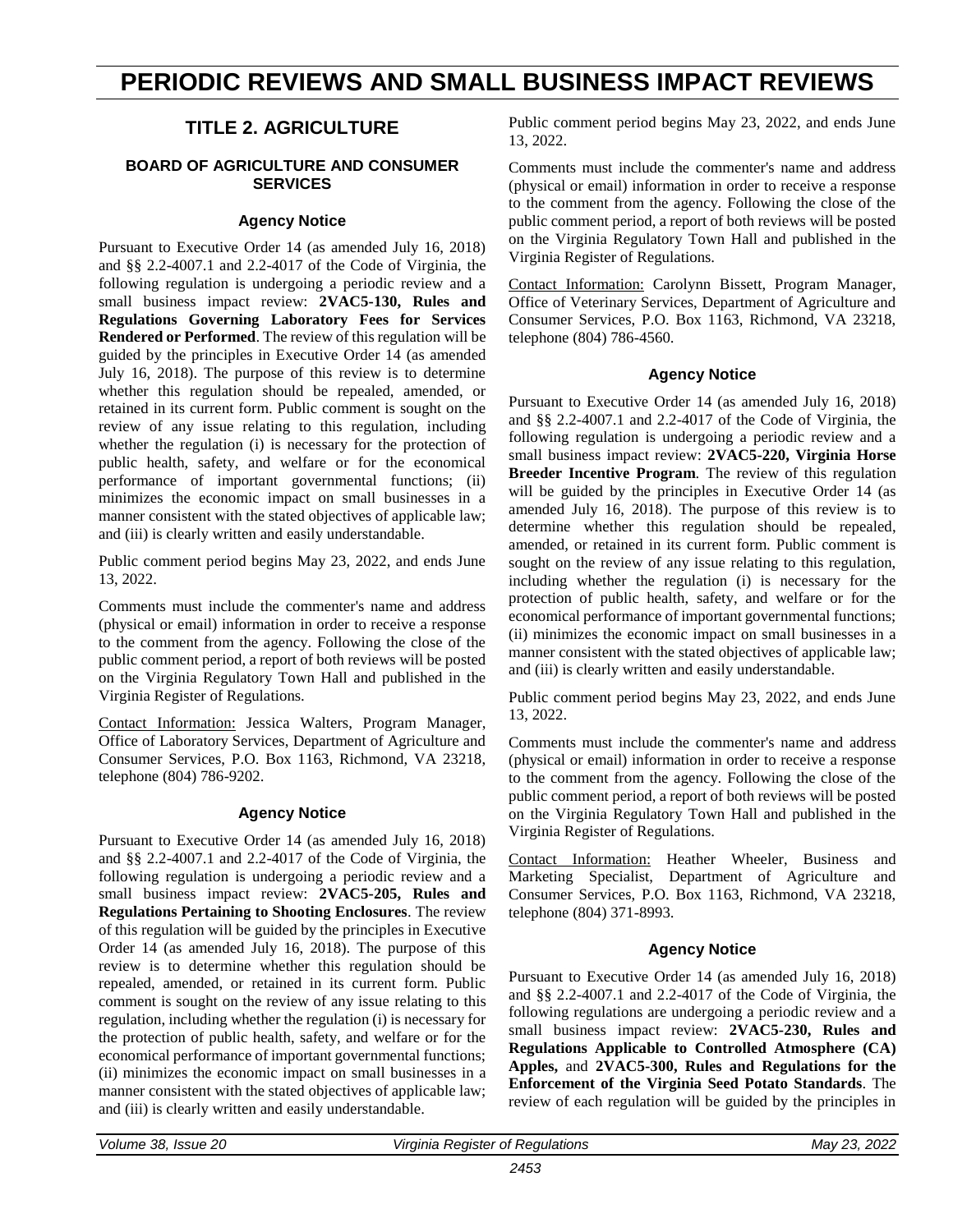# Periodic Reviews and Small Business Impact Reviews

Executive Order 14 (as amended July 16, 2018). The purpose of this review is to determine whether each regulation should be repealed, amended, or retained in its current form. Public comment is sought on the review of any issue relating to each regulation, including whether the regulation (i) is necessary for the protection of public health, safety, and welfare or for the economical performance of important governmental functions; (ii) minimizes the economic impact on small businesses in a manner consistent with the stated objectives of applicable law; and (iii) is clearly written and easily understandable.

Public comment period begins May 23, 2022, and ends June 13, 2022.

Comments must include the commenter's name and address (physical or email) information in order to receive a response to the comment from the agency. Following the close of the public comment period, a report of both reviews will be posted on the Virginia Regulatory Town Hall and published in the Virginia Register of Regulations.

Contact Information: Dennis P. Clary, Program Manager, Department of Agriculture and Consumer Services, P.O. Box 1163, Richmond, VA 23218, telephone (804) 786-1933.

#### **Agency Notice**

Pursuant to Executive Order 14 (as amended July 16, 2018) and §§ 2.2-4007.1 and 2.2-4017 of the Code of Virginia, the following regulation is undergoing a periodic review and a small business impact review: **2VAC5-380, Rules and Regulations for the Enforcement of the Virginia Dealers in Agricultural Products Law**. The review of this regulation will be guided by the principles in Executive Order 14 (as amended July 16, 2018). The purpose of this review is to determine whether this regulation should be repealed, amended, or retained in its current form. Public comment is sought on the review of any issue relating to this regulation, including whether the regulation (i) is necessary for the protection of public health, safety, and welfare or for the economical performance of important governmental functions; (ii) minimizes the economic impact on small businesses in a manner consistent with the stated objectives of applicable law; and (iii) is clearly written and easily understandable.

Public comment period begins May 23, 2022, and ends June 13, 2022.

Comments must include the commenter's name and address (physical or email) information in order to receive a response to the comment from the agency. Following the close of the public comment period, a report of both reviews will be posted on the Virginia Regulatory Town Hall and published in the Virginia Register of Regulations.

Contact Information: David Gianino, Program Manager, Office of Plant Industry Services, Department of Agriculture and Consumer Services, P.O. Box 1163, Richmond, VA 23218, telephone (804) 786-3515.

#### **Agency Notice**

Pursuant to Executive Order 14 (as amended July 16, 2018) and §§ 2.2-4007.1 and 2.2-4017 of the Code of Virginia, the following regulation is undergoing a periodic review and a small business impact review: **2VAC5-520, Rules and Regulations Governing Testing of Milk for Milkfat, Protein, and Lactose Content by Automated Instrument Methods**. The review of this regulation will be guided by the principles in Executive Order 14 (as amended July 16, 2018). The purpose of this review is to determine whether this regulation should be repealed, amended, or retained in its current form. Public comment is sought on the review of any issue relating to this regulation, including whether the regulation (i) is necessary for the protection of public health, safety, and welfare or for the economical performance of important governmental functions; (ii) minimizes the economic impact on small businesses in a manner consistent with the stated objectives of applicable law; and (iii) is clearly written and easily understandable.

Public comment period begins May 23, 2022, and ends June 13, 2022.

Comments must include the commenter's name and address (physical or email) information in order to receive a response to the comment from the agency. Following the close of the public comment period, a report of both reviews will be posted on the Virginia Regulatory Town Hall and published in the Virginia Register of Regulations.

Contact Information: Ryan Davis, Program Manager, Office of Dairy and Foods, Department of Agriculture and Consumer Services, P.O. Box 1163, Richmond, VA 23218, telephone (804) 786-8899.

#### **Agency Notice**

Pursuant to Executive Order 14 (as amended July 16, 2018) and §§ 2.2-4007.1 and 2.2-4017 of the Code of Virginia, the following regulation is undergoing a periodic review and a small business impact review: **2VAC5-690, Regulations for Pesticide Containers and Containment under Authority of the Virginia Pesticide Control Act**. The review of this regulation will be guided by the principles in Executive Order 14 (as amended July 16, 2018). The purpose of this review is to determine whether this regulation should be repealed, amended, or retained in its current form. Public comment is sought on the review of any issue relating to this regulation, including whether the regulation (i) is necessary for the protection of public health, safety, and welfare or for the economical performance of important governmental functions; (ii) minimizes the economic impact on small businesses in a manner consistent with the stated objectives of applicable law; and (iii) is clearly written and easily understandable.

Public comment period begins May 23, 2022, and ends June 13, 2022.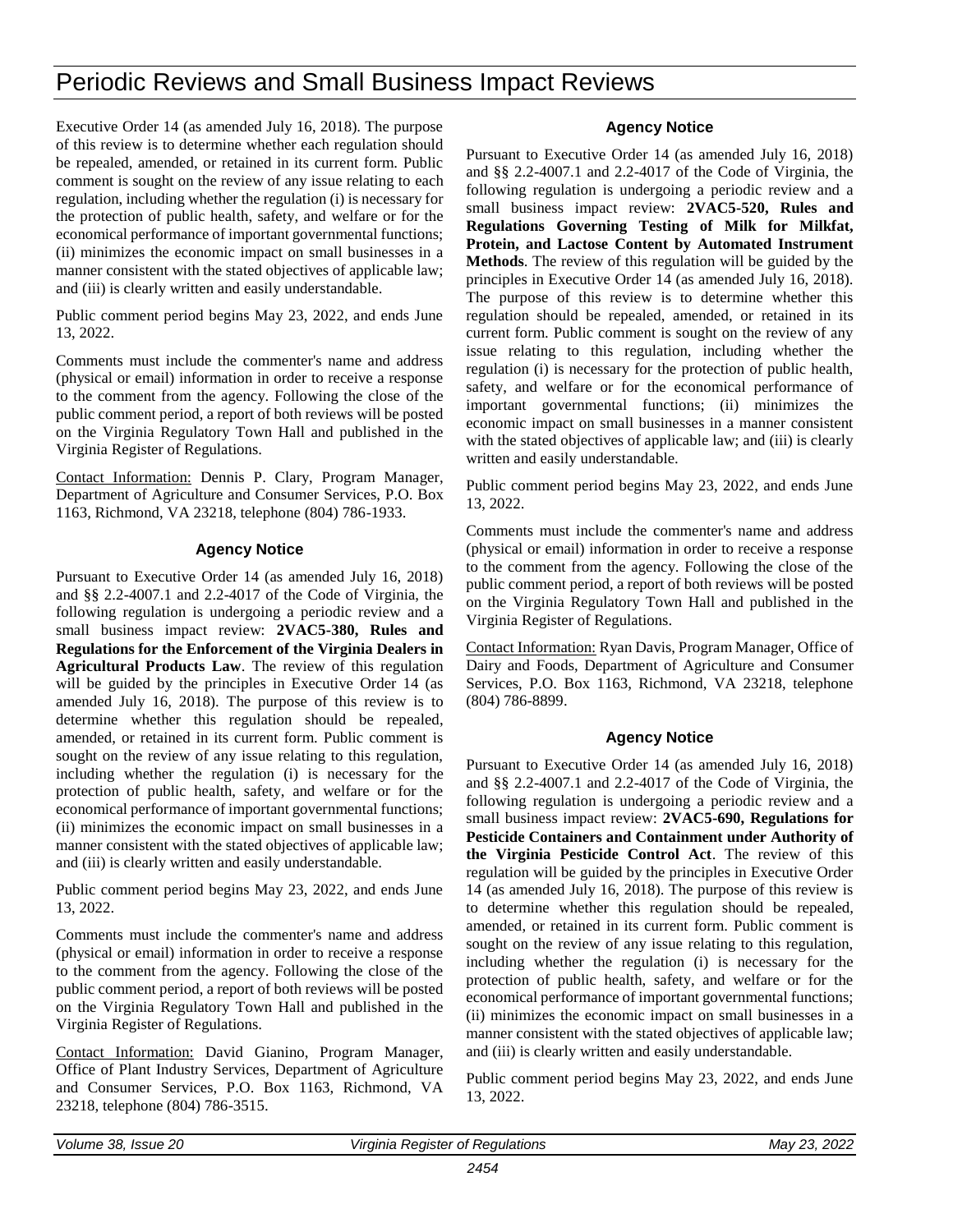# Periodic Reviews and Small Business Impact Reviews

Comments must include the commenter's name and address (physical or email) information in order to receive a response to the comment from the agency. Following the close of the public comment period, a report of both reviews will be posted on the Virginia Regulatory Town Hall and published in the Virginia Register of Regulations.

Contact Information: Liza Fleeson Trossbach, Program Manager, Office of Pesticide Services, Department of Agriculture and Consumer Services, P.O. Box 1163, Richmond, VA 23218, telephone (804) 371-6559.

**––––––––––––––––––**

### **TITLE 12. HEALTH**

#### **STATE BOARD OF HEALTH**

#### **Agency Notice**

Pursuant to Executive Order 14 (as amended July 16, 2018) and §§ 2.2-4007.1 and 2.2-4017 of the Code of Virginia, the following regulation is undergoing a periodic review and a small business impact review: **12VAC5-191, State Plan for the Children with Special Health Care Needs Program**. The review of this regulation will be guided by the principles in Executive Order 14 (as amended July 16, 2018). The purpose of this review is to determine whether this regulation should be repealed, amended, or retained in its current form. Public comment is sought on the review of any issue relating to this regulation, including whether the regulation (i) is necessary for the protection of public health, safety, and welfare or for the economical performance of important governmental functions; (ii) minimizes the economic impact on small businesses in a manner consistent with the stated objectives of applicable law; and (iii) is clearly written and easily understandable.

Public comment period begins May 23, 2022, and ends June 13, 2022.

Comments must include the commenter's name and address (physical or email) information in order to receive a response to the comment from the agency. Following the close of the public comment period, a report of both reviews will be posted on the Virginia Regulatory Town Hall and published in the Virginia Register of Regulations.

Contact Information: Robin Buskey, Policy Analyst, Office of Family Health Services, Virginia Department of Health, 109 Governor Street, Richmond, VA 23219, telephone (804) 863- 7253.

### **TITLE 16. LABOR AND EMPLOYMENT**

#### **SAFETY AND HEALTH CODES BOARD**

#### **Agency Notice**

Pursuant to Executive Order 14 (as amended July 16, 2018) and §§ 2.2-4007.1 and 2.2-4017 of the Code of Virginia, the following regulations are undergoing a periodic review and a small business impact review: **16VAC25-20, Regulation Concerning Licensed Asbestos Contractor Notification, Asbestos Project Permits, and Permit Fees; 16VAC25-30, Regulations for Asbestos Emissions Standards for Demolition and Renovation Construction Activities and the Disposal of Asbestos-Containing Construction Wastes-Incorporation by Reference, 40 CFR 61.140 through 40 CFR 61.156; 16VAC25-40, Standard for Boiler and Pressure Vessel Operator Certification; 16VAC25-70, Virginia Confined Space Standard for the Telecommunications Industry; 16VAC25-97, Reverse Signal Operation Safety Requirements for Motor Vehicles, Machinery and Equipment in General Industry and the Construction Industry;** and **16VAC25-160, Construction Industry Standard for Sanitation**. The review of each regulation will be guided by the principles in Executive Order 14 (as amended July 16, 2018). The purpose of this review is to determine whether each regulation should be repealed, amended, or retained in its current form. Public comment is sought on the review of any issue relating to these regulations, including whether each regulation (i) is necessary for the protection of public health, safety, and welfare or for the economical performance of important governmental functions; (ii) minimizes the economic impact on small businesses in a manner consistent with the stated objectives of applicable law; and (iii) is clearly written and easily understandable.

Public comment period begins May 23, 2022, and ends June 13, 2022.

Comments must include the commenter's name and address (physical or email) information in order to receive a response to the comment from the agency. Following the close of the public comment period, a report of both reviews will be posted on the Virginia Regulatory Town Hall and published in the Virginia Register of Regulations.

Contact Information: Cristin Bernhardt, Regulatory Coordinator, Department of Labor, Main Street Centre, 600 East Main Street, Richmond, VA 23219, telephone (804) 786- 2392.

**––––––––––––––––––**

**––––––––––––––––––**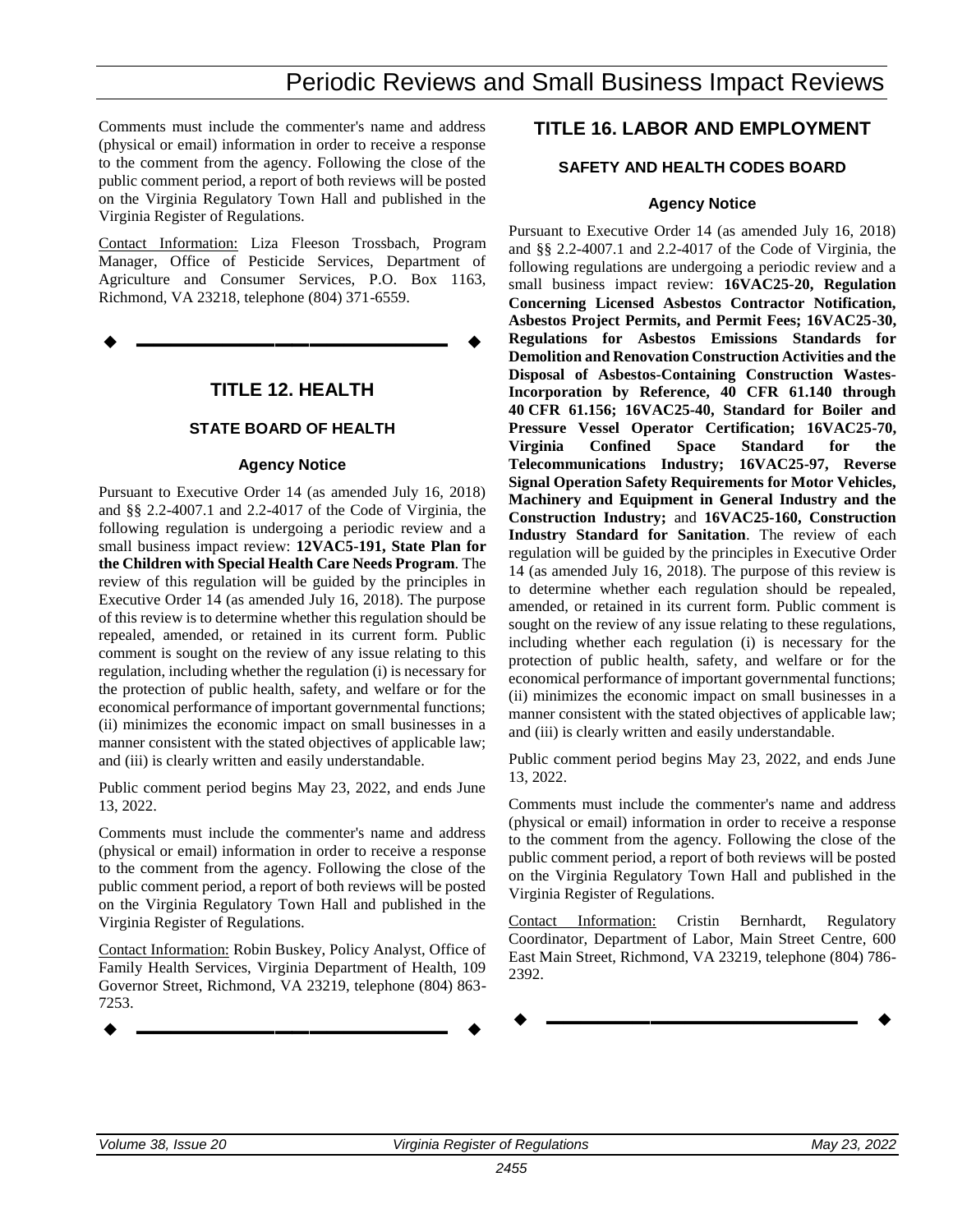### **TITLE 22. SOCIAL SERVICES**

### **STATE BOARD OF SOCIAL SERVICES**

#### **Report of Findings**

Pursuant to §§ 2.2-4007.1 and 2.2-4017 of the Code of Virginia, the State Board of Social Services conducted a periodic review and a small business impact review of **22VAC40-294, Applications for Public Assistance**, and determined that this regulation should be retained in its current form. The board is publishing its report of findings dated April 20, 2022, to support this decision.

This regulation governs the applications for public assistance and is necessary for the protection of public health, safety, and welfare. The regulation is clearly written and easily understandable. This regulation should be retained without changes as it is necessary because it governs applications for public assistance. There were no complaints or comments received from the public concerning this regulation. This regulation does not conflict with federal or state law or regulations, and there are no requirements that exceed applicable federal requirements. This regulation was last amended in 2017. There are no impacts on small businesses, as it does not include any language that prescribes limitations or requirements on small businesses.

Contact Information: Angela Morse, Director, Regional Operations and Local Support, Department of Social Services, 801 East Main Street, Richmond, VA 23219, telephone (804) 396-0310.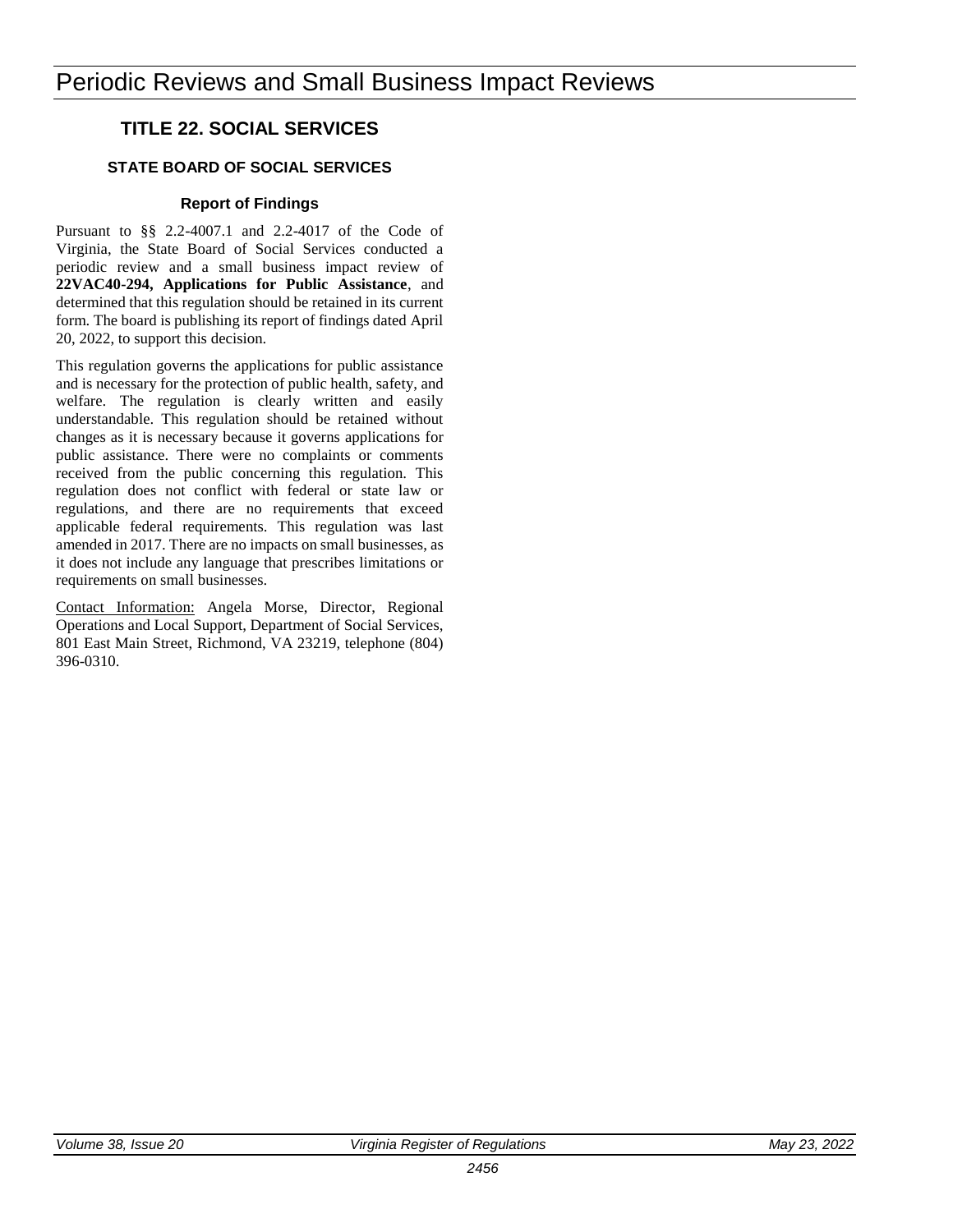# **REGULATIONS**

For information concerning the different types of regulations, see the Information Page.

**Symbol Key**

Roman type indicates existing text of regulations. Underscored language indicates proposed new text.

<span id="page-10-0"></span>Language that has been stricken indicates proposed text for deletion. Brackets are used in final regulations to indicate changes from the proposed regulation.

### **TITLE 10. FINANCE AND FINANCIAL INSTITUTIONS**

#### **STATE CORPORATION COMMISSION**

#### **Proposed Regulation**

REGISTRAR'S NOTICE: The State Corporation Commission is claiming an exemption from the Administrative Process Act in accordance with § 2.2-4002 A 2 of the Code of Virginia, which exempts courts, any agency of the Supreme Court, and any agency that by the Constitution is expressly granted any of the powers of a court of record.

Title of Regulation: **10VAC5-240. Sales-Based Financing (adding 10VAC5-240-10 through 10VAC5-240-40).**

Statutory Authority: § 6.2-2237 of the Code of Virginia.

Public Hearing Information: A public hearing will be held upon request.

Public comment deadline: June 6, 2022.

Agency Contact: Dustin Physioc, Deputy Commissioner, Bureau of Financial Institutions, State Corporation Commission, P.O. Box 640, Richmond, VA 23218, telephone (804) 786-0831, or email [dustin.physioc@scc.virginia.gov.](mailto:dustin.physioc@scc.virginia.gov)

#### Summary:

*The proposed amendments (i) define terms; (ii) require sales-based financing providers and sales-based financing brokers to register with the State Corporation Commission; and (iii) effectuate the disclosure requirements of Chapter 22.1 (§ 6.2-2228 et seq.) of Title 6.1 of the Code of Virginia.*

#### AT RICHMOND, MAY 4, 2022

COMMONWEALTH OF VIRGINIA, ex rel.

#### STATE CORPORATION COMMISSION

CASE NO. BFI-2022-00035

Ex Parte: In the Matter of Adopting Regulations Governing Sales-Based Financing under Chapter 22.1 of Title 6.2 of the Code of Virginia

#### ORDER TO TAKE NOTICE

Chapter 516 of the 2022 Virginia Acts of Assembly amends the Code of Virginia ("Code") by adding Chapter 22.1 to Title 6.2 (§ 6.2-2228 et seq.) ("Chapter 22.1"). Chapter 22.1 requires, among other things, certain sales-based financing providers and sales-based financing brokers to register with the State Corporation Commission ("Commission") in accordance

with procedures established by the Commission, and requires sales-based financing providers subject to Chapter 22.1 to furnish certain disclosures to recipients of sales-based financing in accordance with formatting prescribed by the Commission. Chapter 22.1 will become effective on July 1, 2022, and the deadline for registering with the Commission is November 1, 2022. Section 6.2-2237 of the Code authorizes the Commission to adopt such regulations as it deems appropriate to effect the purposes of Chapter 22.1.

The Bureau of Financial Institutions ("Bureau") has submitted to the Commission proposed regulations pursuant to § 6.2- 2237 of the Code that define certain terms, require sales-based financing providers and sales-based financing brokers to register with the Commission in accordance with procedures established by the Commissioner of Financial Institutions, and effectuate the disclosure requirements of § 6.2-2231 of the Code. The proposal also contains the disclosure form that sales-based financing providers will be required to use.

NOW THE COMMISSION, having considered the Bureau's proposal, is of the opinion and finds that reasonable notice of the proposed regulations should be given, interested parties should be afforded an opportunity to be heard in accordance with the Commission's Rules of Practice and Procedure, 5 VAC 5-20-10 et seq., and the proposed regulations should be considered for adoption with a proposed effective date of July 1, 2022.

#### Accordingly, IT IS ORDERED THAT:

(1) The proposed regulations and disclosure form are attached hereto and made a part hereof.

(2) Comments or requests for a hearing on the proposed regulations or disclosure form must be submitted in writing to the Clerk of the Commission, State Corporation Commission, c/o Document Control Center, P.O. Box 2118, Richmond, Virginia 23218, on or before June 6, 2022. Requests for a hearing shall state why a hearing is necessary and why the issues cannot be adequately addressed in written comments. All correspondence shall contain a reference to Case No. BFI-2022-00035. Interested persons desiring to submit comments or request a hearing electronically may do so by following the instructions available at the Commission's website: [scc.virginia.gov/casecomments/Submit-Public-Comments.](scc.virginia.gov/casecomments/Submit-Public-Comments)

(3) The Bureau shall file its response to any comments filed pursuant to Ordering Paragraph 2 on or before June 15, 2022.

(4) This Order, along with the attached proposed regulations and disclosure form, shall be made available on the Commission's website: scc.virginia.gov/pages/Case-Information.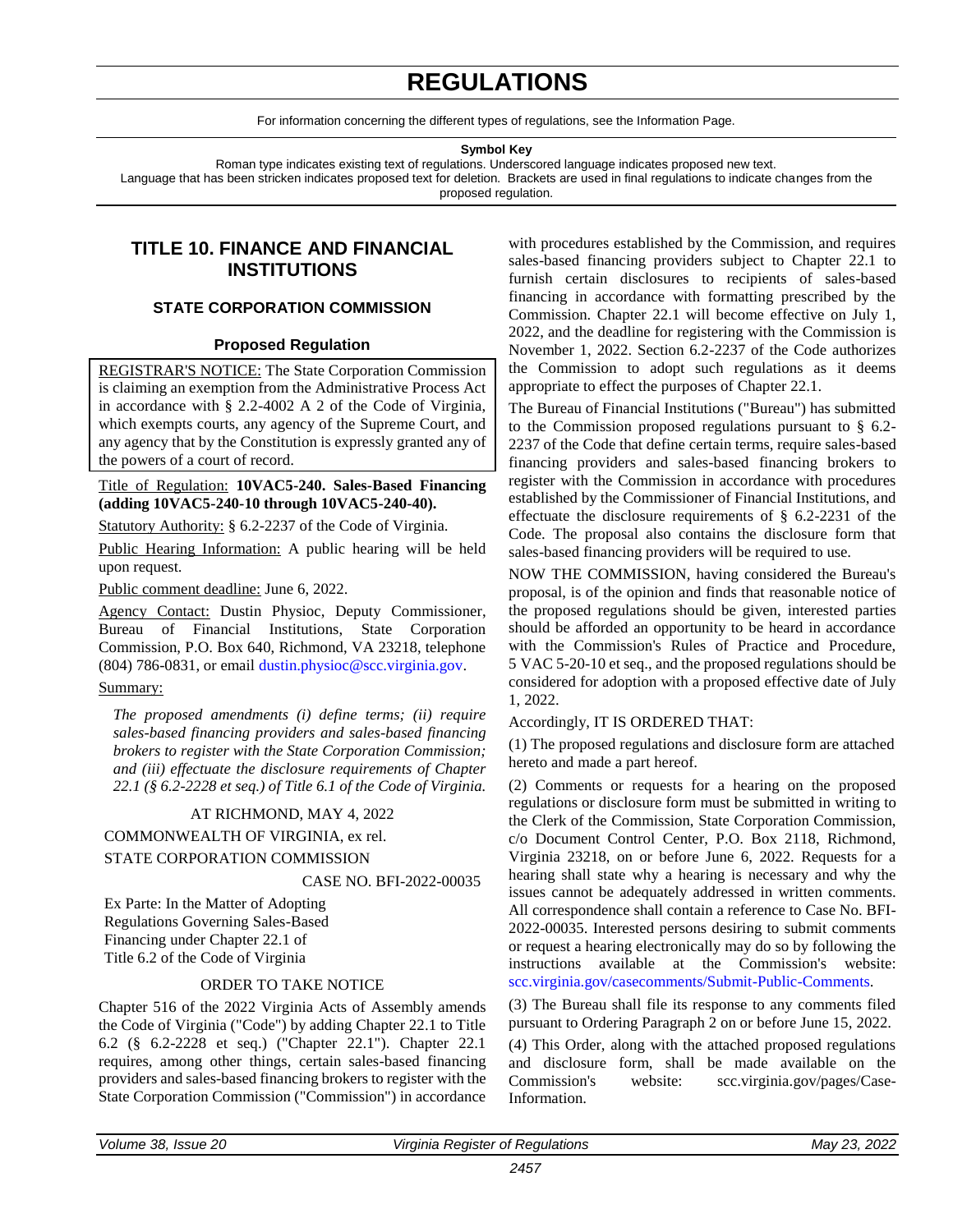# **Regulations**

(5) The Commission's Division of Information Resources shall provide a copy of this Order, the proposed regulations, and the disclosure form to the Virginia Registrar of Regulations for appropriate publication in the Virginia Register of Regulations.

A COPY of this Order, including the attached proposed regulations and disclosure form, shall be sent by the Clerk of the Commission to the Commission's Office of General Counsel and to the Commissioner of Financial Institutions, who shall send by e-mail or U.S. mail a copy of this Order, along with the attached proposed regulations and disclosure form, to such interested persons as he may designate.

#### Chapter 240 Sales-Based Financing

#### **10VAC5-240-10. Definitions.**

A. The following words and terms when used in this chapter shall have the following meanings unless the context clearly indicates otherwise:

"Chapter 22.1" means Chapter 22.1 (§ 6.2-2228 et seq.) of Title 6.2 of the Code of Virginia.

"Finance charge" has the meaning assigned to it in 12 CFR 1026.4 regardless of whether a provider or sales-based financing transaction is subject to Regulation Z (12 CFR Part 1026) or the Truth in Lending Act (15 USC § 1601 et seq.).

"Registrant" means a person registered under Chapter 22.1.

B. Other terms used in this chapter shall have the meanings set forth in § 6.2-100 or 6.2-2228 of the Code of Virginia.

#### **10VAC5-240-20. Registration; additional requirements; surrender of registration.**

A. A provider or broker shall register with the commission in accordance with procedures established by the commissioner. A completed application for registration shall be accompanied by the initial registration fee prescribed in § 6.2-2230 of the Code of Virginia and any information relating to the application that the commissioner may require.

B. Every provider or broker shall (i) be organized under the laws of Virginia; or (ii) if not organized under the laws of Virginia, obtain authority to transact business in Virginia as a foreign entity in accordance with the provisions of Title 13.1 of the Code of Virginia unless such provider or broker is not required to obtain such authority. Every provider or broker, either organized under the laws of Virginia or who has obtained authority to transact business in Virginia as a foreign entity, shall continuously remain authorized to transact business in Virginia under Title 13.1 of the Code of Virginia.

C. A registrant shall notify the bureau in writing within 10 days of any change to either its name or contact information.

D. A registrant may surrender its registration by providing written notice to the bureau along with the effective date of the surrender.

#### **10VAC5-240-30. Sales-Based Financing Disclosure Form.**

A. A provider shall furnish a completed Sales-Based Financing Disclosure Form to every recipient at the time the provider extends a specific offer of sales-based financing to the recipient. The format of the Sales-Based Financing Disclosure Form shall be prescribed by the commission.

B. If any information required by the Sales-Based Financing Disclosure Form is inapplicable, the provider shall enter "Not Applicable" or "N/A" in the space provided.

C. If any information required by the Sales-Based Financing Disclosure Form does not fit within the space provided on the first page of the form, the provider shall (i) insert a check mark or "X" in the "SEE PAGE 2" box that appears within the applicable section of the first page, (ii) insert a check mark or "X" in each applicable box on the second page of the form, (iii) disclose the information in the large box on the second page of the form, (iv) furnish a recipient with both pages of the completed form, and (v) require the recipient to sign and date both pages of the completed form. A provider may elect to furnish a recipient with the second page of the form even though all of the required information fits on the first page provided that the provider enters "Not Applicable" or "N/A" in the large box on the second page.

D. A provider shall not give a recipient a Sales-Based Financing Disclosure Form that contains any false or misleading information. The Sales-Based Financing Disclosure Form shall be furnished to a recipient as a separate document from any other contracts, agreements, papers, notices, or other disclosures provided to the recipient, but it may be mailed or transmitted in a package or electronic file that contains other documents. A provider shall not modify the prescribed format of the Sales-Based Financing Disclosure Form, or either append to or include within it any information that is not required by this form.

E. A provider shall require a recipient to sign and date the Sales-Based Financing Disclosure Form at the time the recipient accepts the provider's offer. A provider may obtain a recipient's electronic signature on the Sales-Based Financing Disclosure Form if the provider complies with all applicable provisions of the Uniform Electronic Transactions Act (§ 59.1- 479 et seq. of the Code of Virginia), the Electronic Signatures in Global and National Commerce Act (15 USC § 7001 et seq.), and any other applicable laws.

F. A provider shall provide a recipient with the Sales-Based Financing Disclosure Form in a format that the recipient may retain. This includes a hard copy or electronic document that the recipient can save for future reference.

G. If a recipient elects to pay off or refinance the sales-based financing prior to full repayment, a provider shall furnish the recipient with an updated and completed Sales-Based Financing Disclosure Form that contains the information as of the date that the sales-based financing is paid off or refinanced.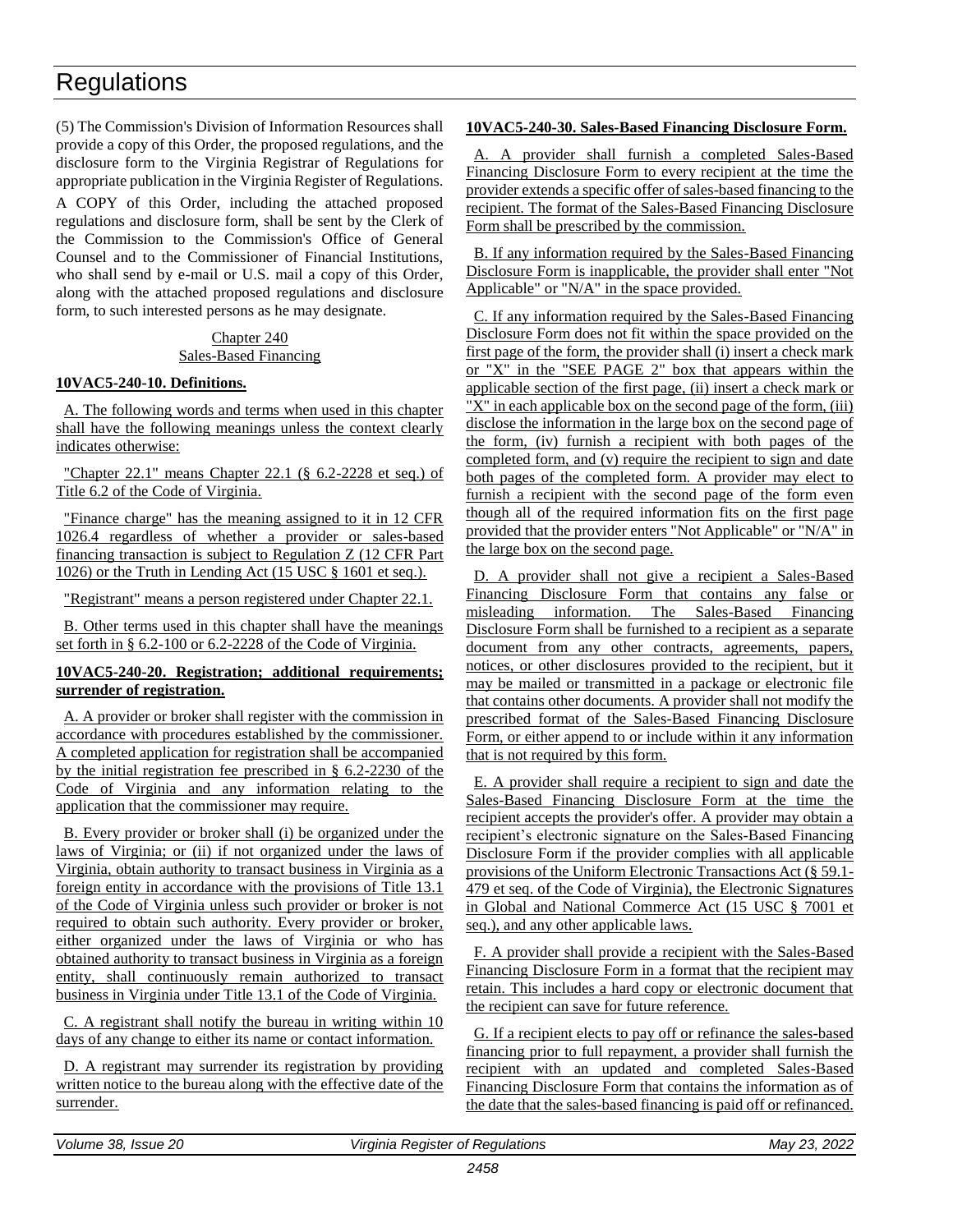<span id="page-12-0"></span>The provider shall comply with subsections B through F of this section in connection with the updated Sales-Based Financing Disclosure Form. The provider shall require a recipient to sign and date the updated Sales-Based Financing Disclosure Form at the time the recipient pays off or refinances the sales-based financing.

#### **10VAC5-240-40. Commission authority.**

The commission may, at its discretion, waive or grant exceptions to any provision of this chapter for good cause shown.

NOTICE: The following forms used in administering the regulation have been filed by the agency. Amended or added forms are reflected in the listing and are published following the listing. Online users of this issue of the Virginia Register of Regulations may also click on the name to access a form. The forms are also available from the agency contact or may be viewed at the Office of Registrar of Regulations, 900 East Main Street, 11th Floor, Richmond, Virginia 23219.

FORMS (10VAC5-240)

[Sales-Based Financing Disclosure Form \(eff. 7/2022\)](https://ris.dls.virginia.gov/uploads/10VAC5/forms/Sales-Based%20Financing%20Disclosure%20Form-20220503090011.pdf)

VA.R. Doc. No. R22-7168; Filed May 4, 2022, 2:06 p.m.

**––––––––––––––––––**

### **TITLE 12. HEALTH**

#### **DEPARTMENT OF MEDICAL ASSISTANCE SERVICES**

#### **Forms**

REGISTRAR'S NOTICE: Forms used in administering the regulation have been filed by the agency. The forms are not being published; however, online users of this issue of the Virginia Register of Regulations may click on the name of a form with a hyperlink to access it. The forms are also available from the agency contact or may be viewed at the Office of the Registrar of Regulations, 900 East Main Street, 11th Floor, Richmond, Virginia 23219.

Title of Regulation: **12VAC30-122. Community Waiver Services for Individuals with Developmental Disabilities.**

Agency Contact: Emily McClellan, Regulatory Supervisor, Policy Division, Department of Medical Assistance Services, 600 East Broad Street, Richmond, VA 23219, telephone (804) 371-4300, FAX (804) 786-1680, or email [emily.mcclellan@dmas.virginia.gov.](mailto:emily.mcclellan@dmas.virginia.gov)

#### FORMS (12VAC30-122)

Supports Intensity Scale - Adult Version<sup>TM</sup> (ages 16 and up), SIS-A, copyright 2015, American Association on Intellectual and Developmental Disabilities

Supports Intensity Scale - Children's Version<sup>TM</sup> (ages 5-16), SIS-C, copyright 2016, American Association on Intellectual and Developmental Disabilities

[Virginia Supplemental Questions \(eff. 10/2014\)](http://leg5.state.va.us/reg_agent/frmView.aspx?Viewid=c2b90004614~314.pdf&typ=40&actno=004614&mime=application/pdf)

[Virginia Developmental Disabilities Autism Competencies,](https://ris.dls.virginia.gov/uploads/12VAC30/forms/Virginia%20Developmental%20Disabilities%20Autism%20Competencies,%20DMAS%20P-201%20(rev.%209-2017)-20220502153746.pdf)  [DMAS P-201 \(rev. 9/2017\)](https://ris.dls.virginia.gov/uploads/12VAC30/forms/Virginia%20Developmental%20Disabilities%20Autism%20Competencies,%20DMAS%20P-201%20(rev.%209-2017)-20220502153746.pdf)

[Medicaid Long-Term Care Communication Form, DMAS-](http://leg5.state.va.us/reg_agent/frmView.aspx?Viewid=ad385004614~315.pdf&typ=40&actno=004614&mime=application/pdf)[225 \(rev. 12/2015\)](http://leg5.state.va.us/reg_agent/frmView.aspx?Viewid=ad385004614~315.pdf&typ=40&actno=004614&mime=application/pdf)

[Virginia Individual Developmental Disabilities Eligibility](http://leg5.state.va.us/reg_agent/frmView.aspx?Viewid=3597e004614~225.pdf&typ=40&actno=004614&mime=application/pdf)  Survey - [Infants' Version, DMAS-P235 \(eff. 3/2016\)](http://leg5.state.va.us/reg_agent/frmView.aspx?Viewid=3597e004614~225.pdf&typ=40&actno=004614&mime=application/pdf)

[Virginia Individual Developmental Disabilities Eligibility](http://leg5.state.va.us/reg_agent/frmView.aspx?Viewid=de3de004614~236.pdf&typ=40&actno=004614&mime=application/pdf) Survey - [Children's Version, DMAS-P236 \(eff. 4/2016\)](http://leg5.state.va.us/reg_agent/frmView.aspx?Viewid=de3de004614~236.pdf&typ=40&actno=004614&mime=application/pdf)

[Virginia Individual Developmental Disabilities Eligibility](http://leg5.state.va.us/reg_agent/frmView.aspx?Viewid=01f96004614~247.pdf&typ=40&actno=004614&mime=application/pdf)  Survey - [Adult Version, DMAS-P237 \(eff. 3/2016\)](http://leg5.state.va.us/reg_agent/frmView.aspx?Viewid=01f96004614~247.pdf&typ=40&actno=004614&mime=application/pdf)

[Virginia Developmental Disabilities Behavioral](https://ris.dls.virginia.gov/uploads/12VAC30/forms/VA%20DD%20Behavioral%20Competencies%209.1.17%20final-20210917145720-20220502153858.pdf)  [Competencies, DMAS P241a \(rev. 9/2017\)](https://ris.dls.virginia.gov/uploads/12VAC30/forms/VA%20DD%20Behavioral%20Competencies%209.1.17%20final-20210917145720-20220502153858.pdf)

[Developmental Disabilities DSP and Supervisor](https://ris.dls.virginia.gov/uploads/12VAC30/forms/Supervisor%20Assurance%20(DMAS%20P245a)%207.1.21%20(2)-20220502101721-20220502153944.pdf)  [Competencies Checklist, DMAS 241a \(eff. 7/2021\)](https://ris.dls.virginia.gov/uploads/12VAC30/forms/Supervisor%20Assurance%20(DMAS%20P245a)%207.1.21%20(2)-20220502101721-20220502153944.pdf)

[Direct Support Professional Assurance to Confirm Successful](https://ris.dls.virginia.gov/uploads/12VAC30/forms/DSP%20Assurance%20(DMAS%20P242a)%207.1.21-20210723132210-20210726131039.pdf)  [Completion of Training and Testing Requirements for the DD](https://ris.dls.virginia.gov/uploads/12VAC30/forms/DSP%20Assurance%20(DMAS%20P242a)%207.1.21-20210723132210-20210726131039.pdf)  [Waivers, DMAS P242a \(eff. 5/2021\)](https://ris.dls.virginia.gov/uploads/12VAC30/forms/DSP%20Assurance%20(DMAS%20P242a)%207.1.21-20210723132210-20210726131039.pdf)

[Department of Behavioral Health and Developmental](https://ris.dls.virginia.gov/uploads/12VAC30/forms/Supervisor%20Assurance%20(DMAS%20P245a)%207.1.21-20210723132237-20210726131146.pdf)  [Services Health Competencies Checklist, DMAS P244a \(rev.](https://ris.dls.virginia.gov/uploads/12VAC30/forms/Supervisor%20Assurance%20(DMAS%20P245a)%207.1.21-20210723132237-20210726131146.pdf)  [1/2017\)](https://ris.dls.virginia.gov/uploads/12VAC30/forms/Supervisor%20Assurance%20(DMAS%20P245a)%207.1.21-20210723132237-20210726131146.pdf)

[Supervisor Assurance, DMAS P245a \(eff. 7/2021\)](https://ris.dls.virginia.gov/uploads/12VAC30/forms/Supervisor%20Assurance%20(DMAS%20P245a)%207.1.21%20(2)-20220502101721-20220502130639.pdf)

[Community Housing Guide: Housing Road Map \(eff.](https://ris.dls.virginia.gov/uploads/12VAC30/forms/Community%20Housing%20Guide%20-%20Housing%20Road%20Map-20210217202933.pdf)  [10/2019\)](https://ris.dls.virginia.gov/uploads/12VAC30/forms/Community%20Housing%20Guide%20-%20Housing%20Road%20Map-20210217202933.pdf)

[Community Housing Guide: Tenant Screening \(eff. 10/2019\)](https://ris.dls.virginia.gov/uploads/12VAC30/forms/Community%20Housing%20-%20Tenant%20Screening%20Form-20210217203052.pdf)

[Family and Individual Supports Request for Supervision](https://ris.dls.virginia.gov/uploads/12VAC30/forms/FIS%20Request%20for%20Supervision%20Hours%20in%20Personal%20Assistance-20210216152659.pdf)  [Hours in Personal Assistance, DMAS-P257 \(eff. 5/2021\)](https://ris.dls.virginia.gov/uploads/12VAC30/forms/FIS%20Request%20for%20Supervision%20Hours%20in%20Personal%20Assistance-20210216152659.pdf)

[Community Learning Request for Supervision Hours in](https://ris.dls.virginia.gov/uploads/12VAC30/forms/CL%20Reqeust%20for%20Supervision%20Hours%20in%20Personal%20Assistance-20210217202751.pdf)  [Personal Assistance, DMAS-P257 \(eff. 5/2021\)](https://ris.dls.virginia.gov/uploads/12VAC30/forms/CL%20Reqeust%20for%20Supervision%20Hours%20in%20Personal%20Assistance-20210217202751.pdf)

VA.R. Doc. No. R22-7186; Filed May 2, 2022, 1:00 p.m.

**––––––––––––––––––**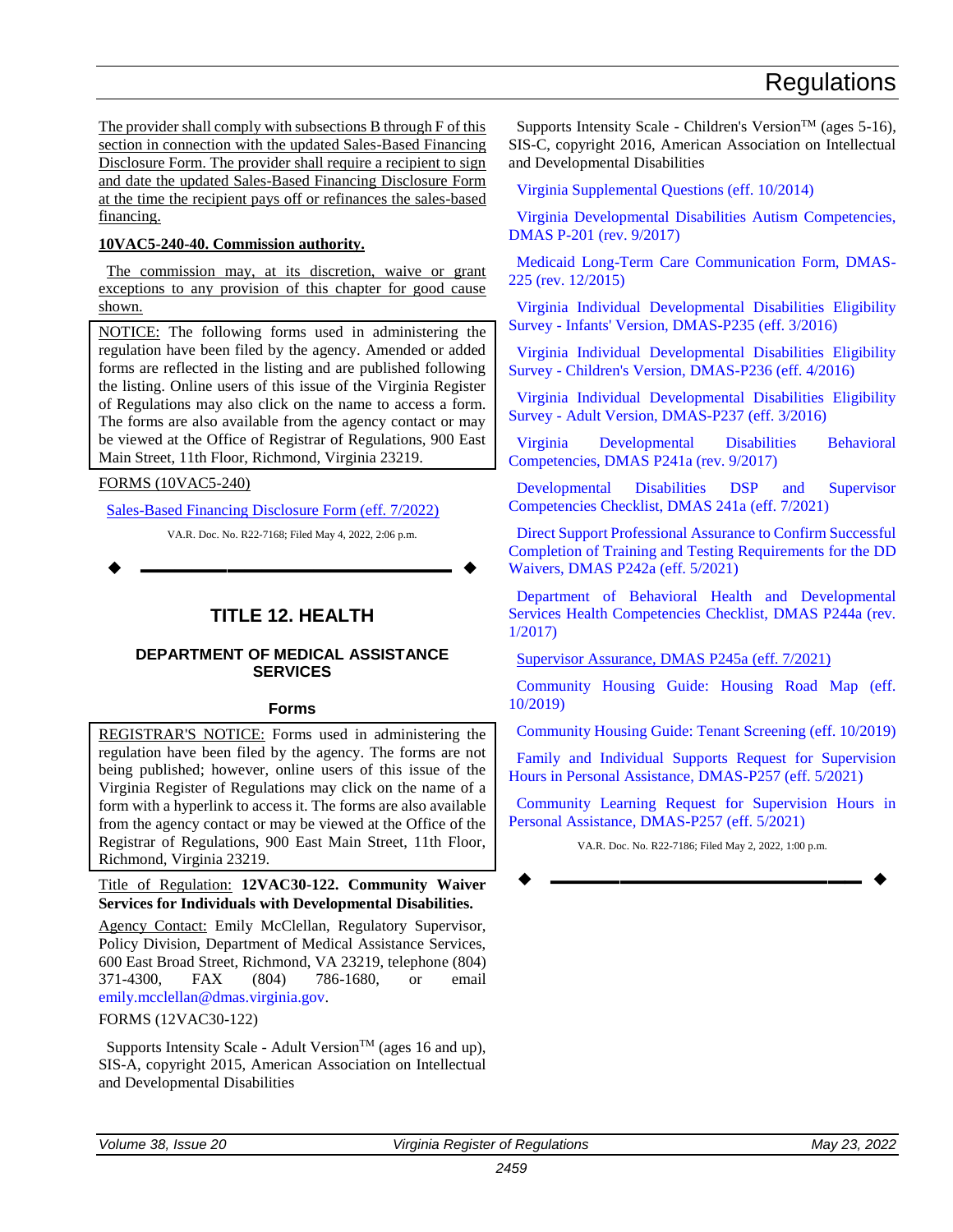### <span id="page-13-0"></span>**TITLE 18. PROFESSIONAL AND OCCUPATIONAL LICENSING**

#### **VIRGINIA BOARD FOR ASBESTOS, LEAD, AND HOME INSPECTORS**

#### **Forms**

REGISTRAR'S NOTICE: Forms used in administering the regulation have been filed by the agency. The forms are not being published; however, online users of this issue of the Virginia Register of Regulations may click on the name of a form with a hyperlink to access it. The forms are also available from the agency contact or may be viewed at the Office of the Registrar of Regulations, 900 East Main Street, 11th Floor, Richmond, Virginia 23219.

Titles of Regulations: **18VAC15-20. Virginia Asbestos Licensing Regulations.**

**18VAC15-30. Virginia Lead-Based Paint Activities Regulations.**

#### **18VAC15-40. Home Inspector Licensing Regulations.**

Agency Contact: Joseph Haughwout, Regulatory Administrator, Department of Professional and Occupational Regulation, 9960 Mayland Drive, Suite 400, Richmond, VA 23233, telephone (804) 367-2684, or email [joseph.haughwout@dpor.virginia.gov.](mailto:joseph.haughwout@dpor.virginia.gov)

FORMS (18VAC15-20)

[Asbestos Worker License Application, A506-3301LIC-v4](https://ris.dls.virginia.gov/uploads/18VAC15/forms/Asbestos%20Worker%20License%20Application%20Fee%20$80-20220429164407.pdf)  [\(rev. 8/2015\)](https://ris.dls.virginia.gov/uploads/18VAC15/forms/Asbestos%20Worker%20License%20Application%20Fee%20$80-20220429164407.pdf)

[Asbestos Supervisor License Application, A506-3302LIC-v4](https://ris.dls.virginia.gov/uploads/18VAC15/forms/Asbestos%20Supervisor%20License%20Application%20A506-3302LIC-v4%20(rev.%208-2015)%204-2022-20220429164600.pdf)  [\(rev. 8/2015\)](https://ris.dls.virginia.gov/uploads/18VAC15/forms/Asbestos%20Supervisor%20License%20Application%20A506-3302LIC-v4%20(rev.%208-2015)%204-2022-20220429164600.pdf)

[Asbestos Inspector License Application, A506-3303LIC-v5](https://ris.dls.virginia.gov/uploads/18VAC15/forms/Asbestos%20Inspector%20License%20Application,%20A506-3303LIC-v5%20(rev.%208-2015)%204-2022-20220429164733.pdf)  [\(rev. 8/2015\)](https://ris.dls.virginia.gov/uploads/18VAC15/forms/Asbestos%20Inspector%20License%20Application,%20A506-3303LIC-v5%20(rev.%208-2015)%204-2022-20220429164733.pdf)

[Asbestos Management Planner License Application, A506-](https://ris.dls.virginia.gov/uploads/18VAC15/forms/Asbestos%20Management%20Planner%20License%20Application,%20A506-3304LIC-v4%20(rev.%208-2015)%204-2022-20220429164909.pdf) [3304LIC-v4 \(rev. 8/2015\)](https://ris.dls.virginia.gov/uploads/18VAC15/forms/Asbestos%20Management%20Planner%20License%20Application,%20A506-3304LIC-v4%20(rev.%208-2015)%204-2022-20220429164909.pdf)

[Asbestos Project Designer License Application, A506-](https://ris.dls.virginia.gov/uploads/18VAC15/forms/Asbestos%20Project%20Designer%20License%20Application,%20A506-3305LIC-v4%20(rev.%208-2015)%204-2022-20220429165057.pdf) [3305LIC-v4 \(rev. 8/2015\)](https://ris.dls.virginia.gov/uploads/18VAC15/forms/Asbestos%20Project%20Designer%20License%20Application,%20A506-3305LIC-v4%20(rev.%208-2015)%204-2022-20220429165057.pdf)

[Asbestos Project Monitor License Application, A506-](https://ris.dls.virginia.gov/uploads/18VAC15/forms/A506-3309LIC-v5_08-18-2015-20210209094830.pdf) [3309LIC-v5 \(rev. 8/2015\)](https://ris.dls.virginia.gov/uploads/18VAC15/forms/A506-3309LIC-v5_08-18-2015-20210209094830.pdf)

Individual - Asbestos License Renewal Form, A506- 33AREN-v5 (rev. 2/2020)

Contractor - Asbestos & Lead License Renewal Form, A506- 33CONREN-v6 (rev. 2/2020)

Asbestos Analytical Laboratory License Renewal/Branch Office Renewal Form, A506-3333\_34REN-v5 (rev. 2/2020)

Individual - [Asbestos License Renewal Form, A506-](https://ris.dls.virginia.gov/uploads/18VAC15/forms/A506-33AREN-vs7_04-01-2021_pdf-20220502153211.pdf) [33AREN-vs7 \(rev. 4/2021\)](https://ris.dls.virginia.gov/uploads/18VAC15/forms/A506-33AREN-vs7_04-01-2021_pdf-20220502153211.pdf)

Contractor - Asbestos and [Lead License Renewal Form,](https://ris.dls.virginia.gov/uploads/18VAC15/forms/A506-33CONREN-vs9_04-01-2021_pdf-20220502153621.pdf)  [A506-33CONREN-vs9 \(rev. 4/2021\)](https://ris.dls.virginia.gov/uploads/18VAC15/forms/A506-33CONREN-vs9_04-01-2021_pdf-20220502153621.pdf)

[Asbestos Analytical Laboratory License Renewal/Branch](https://ris.dls.virginia.gov/uploads/18VAC15/forms/A506-3333_34REN-vs8_04-01-2021_pdf-20220502153926.pdf)  [Office Renewal Form, A506-3333\\_34REN-vs8 \(rev. 4/2021\)](https://ris.dls.virginia.gov/uploads/18VAC15/forms/A506-3333_34REN-vs8_04-01-2021_pdf-20220502153926.pdf)

Asbestos - [Experience Verification Application, A506-](https://ris.dls.virginia.gov/uploads/18VAC15/forms/30e35006213~49.pdf) [33AEXP-v5 \(rev. 3/2019\)](https://ris.dls.virginia.gov/uploads/18VAC15/forms/30e35006213~49.pdf)

Asbestos - [Education Verification Application, A506-](https://ris.dls.virginia.gov/uploads/18VAC15/forms/A506-33AED-v3_08-18-2015-20210209095151.pdf) [33AED-v3 \(rev. 8/2015\)](https://ris.dls.virginia.gov/uploads/18VAC15/forms/A506-33AED-v3_08-18-2015-20210209095151.pdf)

[Virginia Asbestos Licensing Consumer Information Sheet,](https://ris.dls.virginia.gov/uploads/18VAC15/forms/A506-33ACIS-v2_08-21-2013-20210209095429.pdf)  [A506-33ACIS-v2 \(rev. 8/2013\)](https://ris.dls.virginia.gov/uploads/18VAC15/forms/A506-33ACIS-v2_08-21-2013-20210209095429.pdf)

[Inspector/Project Designer/Contractor Disclosure Form,](https://ris.dls.virginia.gov/uploads/18VAC15/forms/A506-33DIS-v2_08-21-2013-20210209100536.pdf)  [A506-33DIS-v2 \(rev. 8/2013\)](https://ris.dls.virginia.gov/uploads/18VAC15/forms/A506-33DIS-v2_08-21-2013-20210209100536.pdf)

[Asbestos Contractor License Application, A506-3306LIC-v6](https://ris.dls.virginia.gov/uploads/18VAC15/forms/A506-3306LIC-v6_05-01-2020-20210209100844.pdf)  [\(rev. 5/2020\)](https://ris.dls.virginia.gov/uploads/18VAC15/forms/A506-3306LIC-v6_05-01-2020-20210209100844.pdf)

[Asbestos Analytical Laboratory License Application, A506-](https://ris.dls.virginia.gov/uploads/18VAC15/forms/A506-3333LIC-v8_05-01-2020-20210209101153.pdf) [3333LIC-v8 \(rev. 5/2020\)](https://ris.dls.virginia.gov/uploads/18VAC15/forms/A506-3333LIC-v8_05-01-2020-20210209101153.pdf)

[Asbestos Analytical Laboratory -](https://ris.dls.virginia.gov/uploads/18VAC15/forms/A506-3334BR-vs2_12-12-2019_pdf-20210209101510.pdf) Branch Office Application, [A506-3333BR-vs2 \(rev. 12/2019\)](https://ris.dls.virginia.gov/uploads/18VAC15/forms/A506-3334BR-vs2_12-12-2019_pdf-20210209101510.pdf)

[Change of Laboratory Analysis Type Form, A506-](https://ris.dls.virginia.gov/uploads/18VAC15/forms/a7345004855~6f.pdf) [3333COA-v1 \(rev. 9/2019\)](https://ris.dls.virginia.gov/uploads/18VAC15/forms/a7345004855~6f.pdf)

[Asbestos Training Program Review and Audit Application,](https://ris.dls.virginia.gov/uploads/18VAC15/forms/A506-3331ACRS-v5_05-01-2020-20210209101859.pdf)  [A506-3331ACRS-v5 \(rev. 5/2020\)](https://ris.dls.virginia.gov/uploads/18VAC15/forms/A506-3331ACRS-v5_05-01-2020-20210209101859.pdf)

Asbestos Project Monitor - [Work Experience Log, A506-](https://ris.dls.virginia.gov/uploads/18VAC15/forms/A506-3309EXP-v3_08-18-2015-20210209102128.pdf) [3309EXP-v3 \(rev. 8/2015\)](https://ris.dls.virginia.gov/uploads/18VAC15/forms/A506-3309EXP-v3_08-18-2015-20210209102128.pdf)

FORMS (18VAC15-30)

Lead Abatement Worker License Application, A506- 3351LIC-v3 (eff. 8/2015)

Lead Abatement Supervisor License Application, A506- 3353LIC-v4 (eff. 8/2015)

Lead Abatement Inspector License Application, A506- 3355LIC-v3 (eff. 8/2015)

Lead Abatement Risk Assessor License Application, A506- 3356LIC-v5 (eff. 8/2015)

Lead Abatement Project Designer License Application, A506-3357LIC-v3 (eff. 8/2015)

Lead Abatement Contractor License Application, A506- 3358LIC-v5 (eff. 7/2020)

[Lead Abatement Worker License Application, A506-](https://ris.dls.virginia.gov/uploads/18VAC15/forms/A506-3351LIC-v4_12-22-2021_pdf-20220328170425.pdf) [3351LIC-v4 \(eff. 12/2021\)](https://ris.dls.virginia.gov/uploads/18VAC15/forms/A506-3351LIC-v4_12-22-2021_pdf-20220328170425.pdf)

[Lead Abatement Supervisor License Application, A506-](https://ris.dls.virginia.gov/uploads/18VAC15/forms/A506-3353LIC-v5_12-22-2021_pdf-20220328170551.pdf) [3353LIC-v5 \(eff. 12/2021\)](https://ris.dls.virginia.gov/uploads/18VAC15/forms/A506-3353LIC-v5_12-22-2021_pdf-20220328170551.pdf)

[Lead Abatement Inspector License Application, A506-](https://ris.dls.virginia.gov/uploads/18VAC15/forms/A506-3355LIC-v4_12-22-2021_pdf-20220328170707.pdf) [3355LIC-v4 \(eff. 12/2021\)](https://ris.dls.virginia.gov/uploads/18VAC15/forms/A506-3355LIC-v4_12-22-2021_pdf-20220328170707.pdf)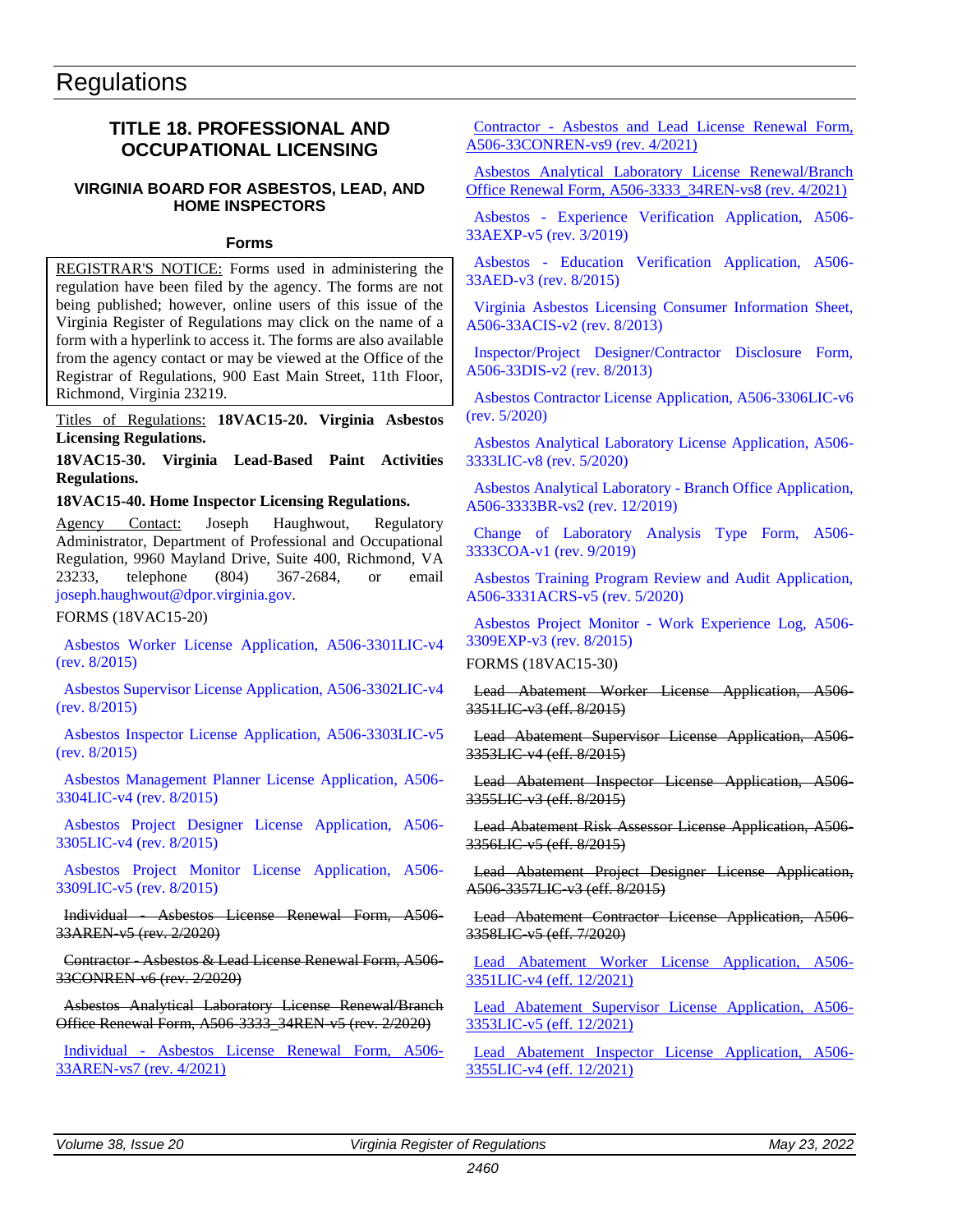<span id="page-14-0"></span>[Lead Abatement Risk Assessor License Application, A506-](https://ris.dls.virginia.gov/uploads/18VAC15/forms/A506-3356LIC-v6_12-22-2021_pdf-20220328170836.pdf) [3356LIC-v6 \(eff. 12/2021\)](https://ris.dls.virginia.gov/uploads/18VAC15/forms/A506-3356LIC-v6_12-22-2021_pdf-20220328170836.pdf)

[Lead Abatement Project Designer License Application,](https://ris.dls.virginia.gov/uploads/18VAC15/forms/A506-3357LIC-v4_12-22-2021_pdf-20220328171102.pdf)  [A506-3357LIC-v4 \(eff. 12/2021\)](https://ris.dls.virginia.gov/uploads/18VAC15/forms/A506-3357LIC-v4_12-22-2021_pdf-20220328171102.pdf)

[Lead Abatement Contractor License Application, A506-](https://ris.dls.virginia.gov/uploads/18VAC15/forms/A506-3358LIC-v6_12-22-2021_pdf-20220328171249.pdf) [3358LIC-v6 \(eff. 12/2021\)](https://ris.dls.virginia.gov/uploads/18VAC15/forms/A506-3358LIC-v6_12-22-2021_pdf-20220328171249.pdf)

Contractor - [Asbestos & Lead License Renewal Form, A506-](https://ris.dls.virginia.gov/uploads/18VAC15/forms/A506-33CONREN-vs9_04-01-2021-20210204133544.pdf) [33CONREN-vs9 \(rev. 4/2021\)](https://ris.dls.virginia.gov/uploads/18VAC15/forms/A506-33CONREN-vs9_04-01-2021-20210204133544.pdf)

Individual - [Lead License Renewal Form, A506-33LREN](https://ris.dls.virginia.gov/uploads/18VAC15/forms/A506-33LREN-vs6_04-01-2021-20210204133420.pdf)[vs6 \(rev. 4/2021\)](https://ris.dls.virginia.gov/uploads/18VAC15/forms/A506-33LREN-vs6_04-01-2021-20210204133420.pdf)

Lead - [Education Verification Application, A506-33LED-v3](https://ris.dls.virginia.gov/uploads/18VAC15/forms/A506-33LED-v3_08-01-2015_pdf-20220328171446.pdf)  [\(rev. 8/2015\)](https://ris.dls.virginia.gov/uploads/18VAC15/forms/A506-33LED-v3_08-01-2015_pdf-20220328171446.pdf)

Lead - [Experience Verification Application, A506-33LEXP](https://ris.dls.virginia.gov/uploads/18VAC15/forms/A506-33LEXP-v3%20_08-18-2015_pdf-20220328171556.pdf)[v3 \(rev. 8/2015\)](https://ris.dls.virginia.gov/uploads/18VAC15/forms/A506-33LEXP-v3%20_08-18-2015_pdf-20220328171556.pdf)

[Lead Training Course Application, 3331LCRS-v5 \(eff.](https://ris.dls.virginia.gov/uploads/18VAC15/forms/A506-3331LCRS-v5_05-01-2020-20210209103033.pdf)  [5/2020\)](https://ris.dls.virginia.gov/uploads/18VAC15/forms/A506-3331LCRS-v5_05-01-2020-20210209103033.pdf)

[Inspector/Risk Assessor/Project Designer/Contractor](https://ris.dls.virginia.gov/uploads/18VAC15/forms/A506-33LDIS-v2_08-21-2013_pdf-20220328171715.pdf)  [Disclosure Form, A506-33LDIS-v2 \(eff. 8/2013\)](https://ris.dls.virginia.gov/uploads/18VAC15/forms/A506-33LDIS-v2_08-21-2013_pdf-20220328171715.pdf)

[Virginia Lead Licensing Consumer Information Sheet, A506-](https://ris.dls.virginia.gov/uploads/18VAC15/forms/A506-33LCIS-v2_08-21-2013_pdf-20220328171852.pdf) [33LCIS-v2 \(eff. 8/2013\)](https://ris.dls.virginia.gov/uploads/18VAC15/forms/A506-33LCIS-v2_08-21-2013_pdf-20220328171852.pdf)

FORMS (18VAC15-40)

Home Inspector License Application, A506-3380LIC-v3 (eff. 9/2017)

[Home Inspector License Application, A506-3380LIC-v4 \(eff.](https://ris.dls.virginia.gov/uploads/18VAC15/forms/A506-3380LIC-v4_12-22-2021_pdf-20220404171958.pdf)  [12/2021\)](https://ris.dls.virginia.gov/uploads/18VAC15/forms/A506-3380LIC-v4_12-22-2021_pdf-20220404171958.pdf)

[Home Inspector NRS Specialty Designation Application,](https://ris.dls.virginia.gov/uploads/18VAC15/forms/79f02005264~22.pdf)  [A506-3380NRS-v1 \(eff. 7/2017\)](https://ris.dls.virginia.gov/uploads/18VAC15/forms/79f02005264~22.pdf)

[Home Inspector Experience Verification Form, A506-](https://ris.dls.virginia.gov/uploads/18VAC15/forms/19f80005264~33.pdf) [3380EXP-v7 \(eff. 9/2017\)](https://ris.dls.virginia.gov/uploads/18VAC15/forms/19f80005264~33.pdf)

Home Inspectors – [Inspection Log, A506-3380ILOG-v1 \(eff.](https://ris.dls.virginia.gov/uploads/18VAC15/forms/41c4b005264~44.pdf)  [9/2017\)](https://ris.dls.virginia.gov/uploads/18VAC15/forms/41c4b005264~44.pdf)

[Home Inspector Reinstatement Application, A506-3380REI](https://ris.dls.virginia.gov/uploads/18VAC15/forms/A506-3380REI-v4_02-01-2022-20211129093720.pdf)[v4 \(eff. 2/2022\)](https://ris.dls.virginia.gov/uploads/18VAC15/forms/A506-3380REI-v4_02-01-2022-20211129093720.pdf)

Home Inspector - [Course Approval Application, Prelicense](https://ris.dls.virginia.gov/uploads/18VAC15/forms/A506-3331HICRS-vs3_02-21-2020_pdf-20210210093309.pdf)  [Education Course/NRS Training Module/NRS CPE, A506-](https://ris.dls.virginia.gov/uploads/18VAC15/forms/A506-3331HICRS-vs3_02-21-2020_pdf-20210210093309.pdf) [3331HICRS-v3 \(eff. 2/2020\)](https://ris.dls.virginia.gov/uploads/18VAC15/forms/A506-3331HICRS-vs3_02-21-2020_pdf-20210210093309.pdf)

VA.R. Doc. No. R22-7134; Filed April 28, 2022, 3:30 p.m.

#### **COMMON INTEREST COMMUNITY BOARD**

#### **Forms**

REGISTRAR'S NOTICE: Forms used in administering the regulation have been filed by the agency. The forms are not being published; however, online users of this issue of the Virginia Register of Regulations may click on the name of a form with a hyperlink to access it. The forms are also available from the agency contact or may be viewed at the Office of the Registrar of Regulations, 900 East Main Street, 11th Floor, Richmond, Virginia 23219.

Titles of Regulations: **18VAC48-45. Time-Share Regulations.**

**18VAC48-50. Common Interest Community Manager Regulations.**

**18VAC48-70. Common Interest Community Ombudsman Regulations.**

Agency Contact: Joseph Haughwout, Regulatory Administrator, Department of Professional and Occupational Regulation, 9960 Mayland Drive, Suite 400, Richmond, VA 23233, telephone (804) 367-2684, or email [joseph.haughwout@dpor.virginia.gov.](mailto:joseph.haughwout@dpor.virginia.gov)

FORMS (18VAC48-45)

Time-Share Registration/Amendment Application A492- 0515REG-v4 (eff. 4/2020)

Time-Share Annual Report A492-0515ANRPT-v5 (eff. 1/2020)

Time-Share Building Status Form A492-0515BLDST-v1 (eff. 9/2013)

Time-Share Bond/Letter of Credit Verification Form A492- 0515BOND-v3 (eff. 1/2020)

[Time-Share Registration/Amendment Application A492-](https://ris.dls.virginia.gov/uploads/18VAC48/forms/A492-0515REG-v6_05-07-2021_pdf-20220406112239.pdf) [0515REG-v6 \(eff. 5/2021\)](https://ris.dls.virginia.gov/uploads/18VAC48/forms/A492-0515REG-v6_05-07-2021_pdf-20220406112239.pdf)

[Time-Share Program Annual Report A492-0515ANRPT-v6](https://ris.dls.virginia.gov/uploads/18VAC48/forms/A492-0515ANRPT-v6_03-01-2021-20210225141150.pdf)  [\(eff. 3/2021\)](https://ris.dls.virginia.gov/uploads/18VAC48/forms/A492-0515ANRPT-v6_03-01-2021-20210225141150.pdf)

[Time-Share Building Status Form A492-0515BLDST-v2](https://ris.dls.virginia.gov/uploads/18VAC48/forms/A492-0515BLDST-v2_03-01-2021-20210225141440.pdf)  [\(eff. 3/2021\)](https://ris.dls.virginia.gov/uploads/18VAC48/forms/A492-0515BLDST-v2_03-01-2021-20210225141440.pdf)

[Time-Share Bond/Letter of Credit Verification Form A492-](https://ris.dls.virginia.gov/uploads/18VAC48/forms/A492-0515BOND-v4_03-01-2021-20210225141708.pdf) [0515BOND-v4 \(eff. 3/2021\)](https://ris.dls.virginia.gov/uploads/18VAC48/forms/A492-0515BOND-v4_03-01-2021-20210225141708.pdf)

[Time-Share Exchange Program Registration Application](https://ris.dls.virginia.gov/uploads/18VAC48/forms/7109c006308~2f.pdf)  [A492-0516REG-v3 \(eff. 4/2020\)](https://ris.dls.virginia.gov/uploads/18VAC48/forms/7109c006308~2f.pdf)

[Time-Share Exchange Program Annual Report A492-](https://ris.dls.virginia.gov/uploads/18VAC48/forms/22a77006328~5f.pdf) [0516ANRPT-v2 \(eff. 1/2020\)](https://ris.dls.virginia.gov/uploads/18VAC48/forms/22a77006328~5f.pdf)

Alternative Purchase Registration Application A492- 0524REG-v3 (eff. 4/2020)

Alternative Purchase Annual Report A492 0524ANRPT v2 (eff. 1/2020)

[Alternative Purchase Registration Application A492-](https://ris.dls.virginia.gov/uploads/18VAC48/forms/A492-0524REG-v4_03-01-2021-20210225142108.pdf) [0524REG-v4 \(eff. 3/2021\)](https://ris.dls.virginia.gov/uploads/18VAC48/forms/A492-0524REG-v4_03-01-2021-20210225142108.pdf)

[Alternative Purchase Annual Report A492-0524ANRPT-v3](https://ris.dls.virginia.gov/uploads/18VAC48/forms/A492-0524ANRPT-v3_03-01-2021-20210225142258.pdf)  [\(eff. 3/2021\)](https://ris.dls.virginia.gov/uploads/18VAC48/forms/A492-0524ANRPT-v3_03-01-2021-20210225142258.pdf)

[Time-Share Reseller Registration Application A492-](https://ris.dls.virginia.gov/uploads/18VAC48/forms/ceaed006308~4f.pdf) [0525REG-v4 \(eff. 4/2020\)](https://ris.dls.virginia.gov/uploads/18VAC48/forms/ceaed006308~4f.pdf)

Time-Share Reseller Lead Dealer Change Form A492- 0525LDCHG-v2 (eff. 1/2020)

[Time-Share Reseller Lead Dealer Change Form](https://ris.dls.virginia.gov/uploads/18VAC48/forms/A492-0525LDCHG-v2_01-01-2020_pdf-20220404171543.pdf) A492- [0525LDCHG-v2 \(eff. 1/2020\)](https://ris.dls.virginia.gov/uploads/18VAC48/forms/A492-0525LDCHG-v2_01-01-2020_pdf-20220404171543.pdf)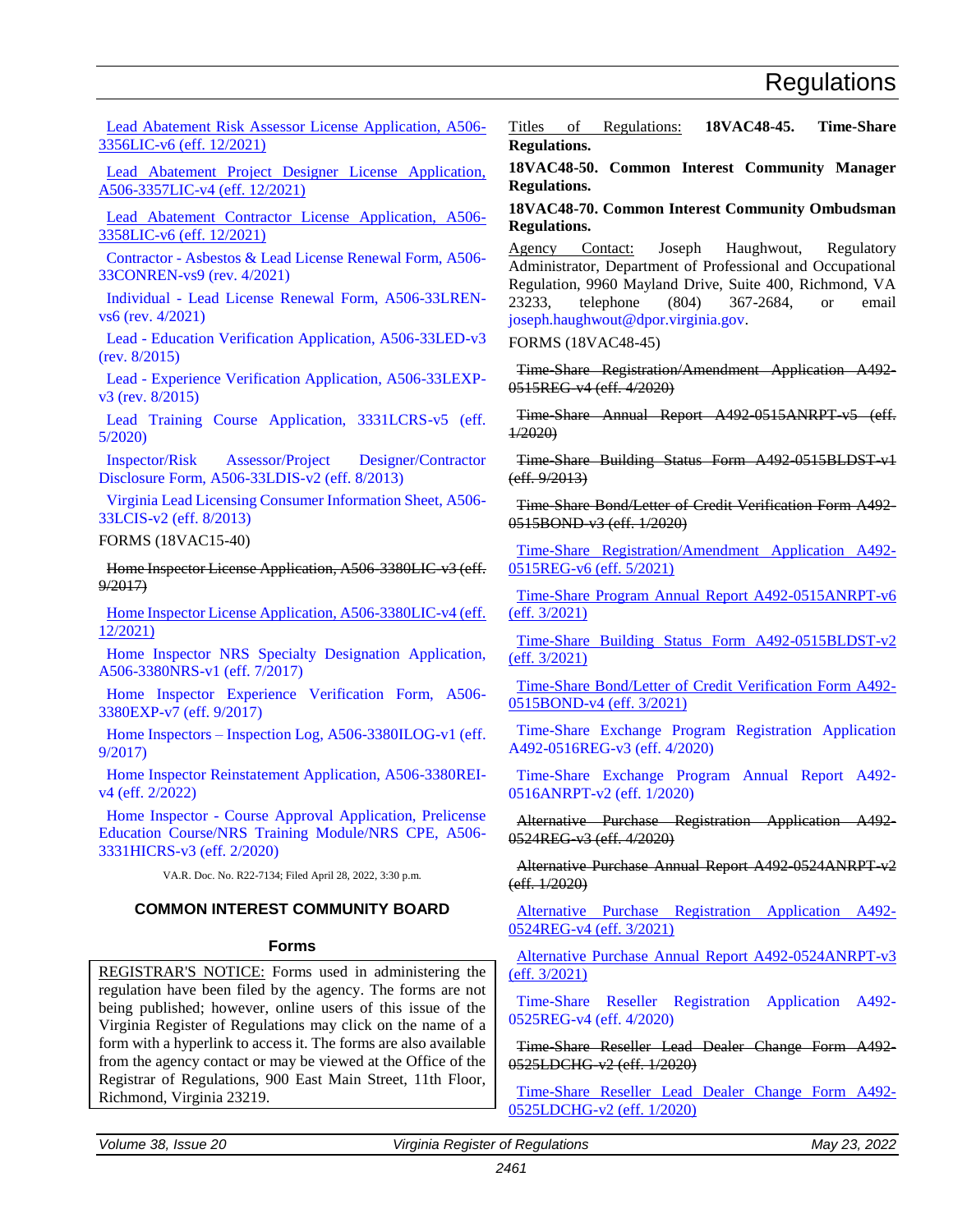## <span id="page-15-0"></span>**Regulations**

FORMS (18VAC48-50)

Common Interest Community Manager Change of Personnel Form, A492-0501MGTCHG-v2 (rev. 10/2018)

[Common Interest Community Manager License Application,](https://ris.dls.virginia.gov/uploads/18VAC48/forms/A492-0501LIC-v6_12-01-2021_pdf-20220317155813.pdf)  [A492-0501LIC-v6 \(rev. 12/2021\)](https://ris.dls.virginia.gov/uploads/18VAC48/forms/A492-0501LIC-v6_12-01-2021_pdf-20220317155813.pdf)

[Common Interest Community Manager License Renewal](https://ris.dls.virginia.gov/uploads/18VAC48/forms/5384b005976~4f.pdf)  [Application, A492-0501REN-v4 \(rev. 11/2019\)](https://ris.dls.virginia.gov/uploads/18VAC48/forms/5384b005976~4f.pdf)

[Common Interest Community Manager Change of Personnel](https://ris.dls.virginia.gov/uploads/18VAC48/forms/A492-0501MGTCHG-v3_12-01-2021_pdf-20220317160115.pdf)  [Form, A492-0501MGTCHG-v3 \(rev. 12/2021\)](https://ris.dls.virginia.gov/uploads/18VAC48/forms/A492-0501MGTCHG-v3_12-01-2021_pdf-20220317160115.pdf)

[Common Interest Community Manager Training Program](https://ris.dls.virginia.gov/uploads/18VAC48/forms/bf7e6005718~8f.pdf)  [Approval Application, A492-05TRAPRV-v3 \(rev. 10/2018\)](https://ris.dls.virginia.gov/uploads/18VAC48/forms/bf7e6005718~8f.pdf)

[Experience Verification Form, A492-0501\\_10EXPv2 \(rev.](https://ris.dls.virginia.gov/uploads/18VAC48/forms/0641a005718~2f.pdf)  [10/2018\)](https://ris.dls.virginia.gov/uploads/18VAC48/forms/0641a005718~2f.pdf)

Common Interest Community Manager License Application, A492-0501LIC-v5 (rev. 4/2020)

Common Interest Community Manager Principal or Supervisory Employee Certificate Application, A492- 0510CERT-v2 (rev. 10/2018)

[Common Interest Community Manager Principal or](https://ris.dls.virginia.gov/uploads/18VAC48/forms/A492-0510CERT-v3_12-01-2021_pdf-20220317160418.pdf)  [Supervisory Employee Certificate Application, A492-](https://ris.dls.virginia.gov/uploads/18VAC48/forms/A492-0510CERT-v3_12-01-2021_pdf-20220317160418.pdf) [0510CERT-v3 \(rev. 12/2021\)](https://ris.dls.virginia.gov/uploads/18VAC48/forms/A492-0510CERT-v3_12-01-2021_pdf-20220317160418.pdf)

[Principal or Supervisory Employee Certificate Renewal](https://ris.dls.virginia.gov/uploads/18VAC48/forms/1d9b1005718~6f.pdf)  [Form, A492-0510REN-v2 \(rev. 10/2018\)](https://ris.dls.virginia.gov/uploads/18VAC48/forms/1d9b1005718~6f.pdf)

[Common Interest Community Manager Application](https://ris.dls.virginia.gov/uploads/18VAC48/forms/0b6a1005718~3f.pdf)  [Supplement Comprehensive Training Program Equivalency](https://ris.dls.virginia.gov/uploads/18VAC48/forms/0b6a1005718~3f.pdf)  [Form, A492-0501TREQ-v2 \(rev. 10/2018\)](https://ris.dls.virginia.gov/uploads/18VAC48/forms/0b6a1005718~3f.pdf)

FORMS (18VAC48-70)

Common Interest Community Complaint Form, F491- CICCOMP-v3 (rev. 12/2019)

Notice of Final Adverse Decision, F491 CICNOTE v1 (eff. 12/2019)

Waiver of Filing Fee Request Form, F491 CICFW v2 (eff. 12/2019)

[Common Interest Community Complaint Form, F491-](https://ris.dls.virginia.gov/uploads/18VAC48/forms/F491-CICCOMP-vs4_04-01-2022_pdf-20220404170501.pdf) [CICCOMP-vs4 \(rev. 4/2022\)](https://ris.dls.virginia.gov/uploads/18VAC48/forms/F491-CICCOMP-vs4_04-01-2022_pdf-20220404170501.pdf)

[Notice of Final Adverse Decision, F491-CICNOTE-vs3 \(eff.](https://ris.dls.virginia.gov/uploads/18VAC48/forms/F491-CICNOTE-vs3_04-01-2022_pdf-20220404170734.pdf)  [4/2022\)](https://ris.dls.virginia.gov/uploads/18VAC48/forms/F491-CICNOTE-vs3_04-01-2022_pdf-20220404170734.pdf)

[Waiver of Filing Fee Request Form, F491-CICFW-vs3 \(eff.](https://ris.dls.virginia.gov/uploads/18VAC48/forms/F491-CICFW-vs3_04-01-2022_pdf-20220404170853.pdf)  [4/2022\)](https://ris.dls.virginia.gov/uploads/18VAC48/forms/F491-CICFW-vs3_04-01-2022_pdf-20220404170853.pdf)

VA.R. Doc. No. R22-6704; Filed April 28, 2022, 3:28 p.m.

**––––––––––––––––––**

### **TITLE 19. PUBLIC SAFETY**

### **DEPARTMENT OF STATE POLICE**

#### **Final Regulation**

REGISTRAR'S NOTICE: The following regulatory action is exempt from the requirements of Article 2 (§ 2.2-4006 et seq.) of the Administrative Process Act in accordance with § 9.1- 915 of the Code of Virginia, which provides that regulations and forms promulgated to implement and enforce Chapter 9 (§ 9.1-900 et seq.) of Title 9.1 of the Code of Virginia shall not be subject to Article 2 of the Administrative Process Act.

Title of Regulation: **19VAC30-170. Regulations Governing the Operation and Maintenance of the Sex Offender and Crimes Against Minors Registry (amending 19VAC30- 170-30).**

Statutory Authority: § 9.1-915 of the Code of Virginia.

Effective Date: June 24, 2022.

Agency Contact: Kirk Marlowe, Regulatory Coordinator, Bureau of Administrative and Support Services, Department of State Police, P.O. Box 27472, Richmond, VA 23261-7472, telephone (804) 674-4606, FAX (804) 674-2936, or email [kirk.marlowe@vsp.virginia.gov.](mailto:kirk.marlowe@vsp.virginia.gov)

#### Summary:

*The amendments clarify that (i) the issuance of a simple pardon or restoration of rights does not result in removal from the Sex Offender and Crimes Against Minors Registry and (ii) an expungement does not include expungements of charges for which a person was convicted.*

#### **19VAC30-170-30. Expungement from Sex Offender and Crimes against Minors Registry; petition for removal.**

A. Upon receipt of a certified copy of a death certificate recording the death of any person registered with the Sex Offender and Crimes against Minors Registry, the Department of State Police will expunge any and all records concerning such person from the Sex Offender and Crimes against Minors Registry. If available, a set of fingerprints should accompany the death certificate.

B. Upon receipt of a duly attested copy of a pardon an absolute pardon issued by the Governor of Virginia or other competent authority as to any conviction reported to the Sex Offender and Crimes against Minors Registry, the Department of State Police will expunge any and all records concerning such conviction from the Sex Offender and Crimes against Minors Registry. If the pardoned person has no other convictions requiring registration, the Department of State Police will expunge any and all records concerning such person from the Sex Offender and Crimes against Minors Registry.

C. Upon receipt of a report from any clerk of a circuit court or other court of competent jurisdiction that any conviction previously reported to the Sex Offender and Crimes against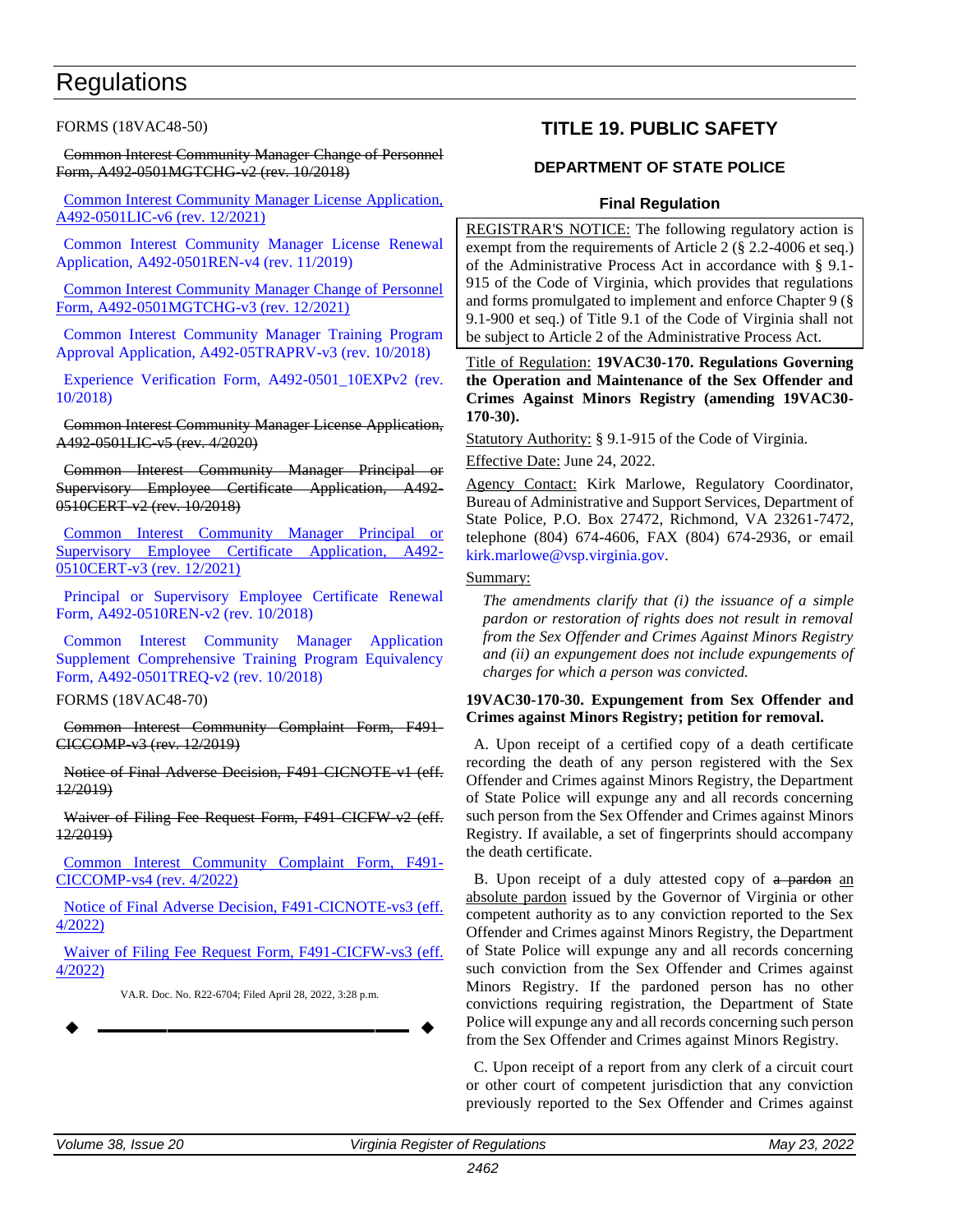Minors Registry has been reversed, the Department of State Police will expunge any and all records concerning such conviction from the Sex Offender and Crimes against Minors Registry. If the person whose conviction is reversed has no other convictions requiring registration, the Department of State Police will expunge any and all records concerning such person from the Sex Offender and Crimes against Minors Registry.

D. Upon receipt of a certified copy of an order of expungement entered pursuant to  $\frac{88}{3}$  19.2-298.3 or § 19.2-392.2 of the Code of Virginia or the laws of the United States or any political subdivision thereof, the Department of State Police will expunge any and all records concerning such conviction from the Sex Offender and Crimes against Minors Registry. If the person whose conviction has been expunged has no other convictions requiring registration, the Department of State Police will expunge any and all records concerning such person from the Sex Offender and Crimes against Minors Registry. An expungement for purposes of this subsection must be the result of an acquittal, a nolle prosequi, or dismissal of charges.

VA.R. Doc. No. R22-7144; Filed April 21, 2022, 4:13 p.m.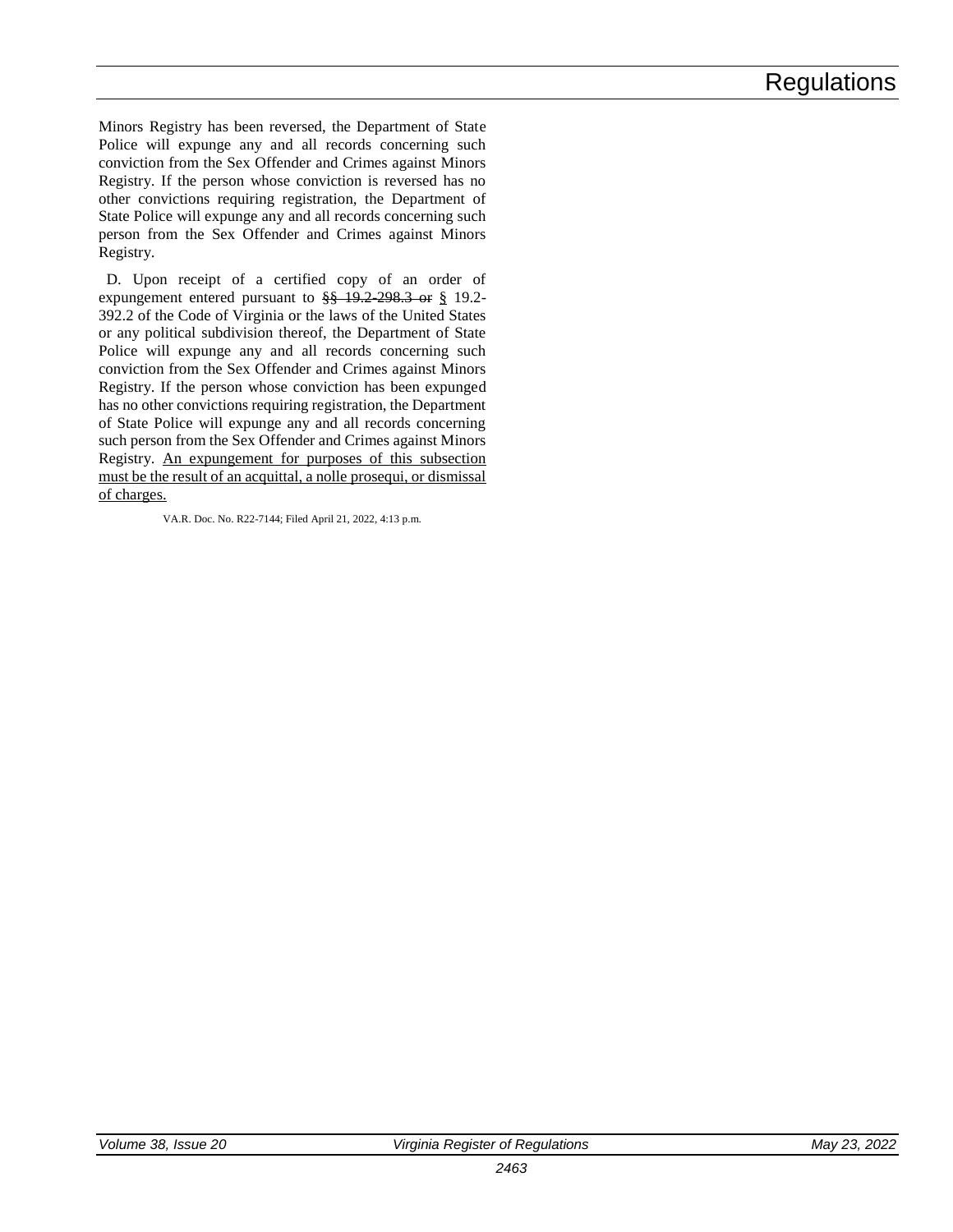# **GUIDANCE DOCUMENTS**

### **PUBLIC COMMENT OPPORTUNITY**

<span id="page-17-0"></span>Pursuant to [§ 2.2-4002.1](https://law.lis.virginia.gov/vacode/title2.2/chapter40/section2.2-4002.1/) of the Code of Virginia, a certified guidance document is subject to a 30-day public comment period after publication in the Virginia Register of Regulations and prior to the guidance document's effective date. During the public comment period, comments may be made through the Virginia Regulatory Town Hall website [\(http://www.townhall.virginia.gov\)](http://www.townhall.virginia.gov/) or sent to the agency contact. Under subsection C of  $\S 2.2-4002.1$ , the effective date of the guidance document may be delayed for an additional period. The guidance document may also be withdrawn.

The following guidance documents have been submitted for publication by the listed agencies for a public comment period. Online users of this issue of the Virginia Register of Regulations may click on the name of a guidance document to access it. Guidance documents are also available on the Virginia Regulatory Town Hall [\(http://www.townhall.virginia.gov\)](http://www.townhall.virginia.gov/) or from the agency contact or may be viewed at the Office of the Registrar of Regulations, 900 East Main Street, Richmond, Virginia 23219.

### **STATE BOARD OF EDUCATION**

Title of Document: [2022-2023 Board of Education Approved](https://townhall.virginia.gov/L/GetFile.cfm?File=C:/TownHall/docroot/GuidanceDocs_Proposed/201/GDoc_DOE_6158_20220502.pdf)  [Industry Certifications, Occupational Competency](https://townhall.virginia.gov/L/GetFile.cfm?File=C:/TownHall/docroot/GuidanceDocs_Proposed/201/GDoc_DOE_6158_20220502.pdf)  [Assessments, and Professional Licenses.](https://townhall.virginia.gov/L/GetFile.cfm?File=C:/TownHall/docroot/GuidanceDocs_Proposed/201/GDoc_DOE_6158_20220502.pdf)

Public Comment Deadline: June 22, 2022.

Effective Date: June 23, 2022.

Agency Contact: Jim Chapman, Regulatory and Legal Coordinator, Department of Education, James Monroe Building, 101 North 14th Street, 25th Floor, Richmond, VA 23219, telephone (804) 225-2540, or email [jim.chapman@doe.virginia.gov.](mailto:jim.chapman@doe.virginia.gov)

#### **DEPARTMENT OF MEDICAL ASSISTANCE SERVICES**

Titles of Documents: [Virginia Medicaid Preferred Drug](https://townhall.virginia.gov/l/GetFile.cfm?File=C:/TownHall/docroot/GuidanceDocs_Proposed/602/GDoc_DMAS_6160_20220503.pdf)  [List/Common Core Formulary Changes, 90 Day Supply List](https://townhall.virginia.gov/l/GetFile.cfm?File=C:/TownHall/docroot/GuidanceDocs_Proposed/602/GDoc_DMAS_6160_20220503.pdf)  [Changes, and Drug Utilization Review Board Approved Drug](https://townhall.virginia.gov/l/GetFile.cfm?File=C:/TownHall/docroot/GuidanceDocs_Proposed/602/GDoc_DMAS_6160_20220503.pdf)  [Service Authorizations.](https://townhall.virginia.gov/l/GetFile.cfm?File=C:/TownHall/docroot/GuidanceDocs_Proposed/602/GDoc_DMAS_6160_20220503.pdf)

[Cardinal Care Virginia's Medicaid Program.](https://townhall.virginia.gov/l/GetFile.cfm?File=C:/TownHall/docroot/GuidanceDocs_Proposed/602/GDoc_DMAS_6159_20220503.pdf)

Public Comment Deadline: June 22, 2022.

Effective Date: June 23, 2022.

Agency Contact: Emily McClellan, Policy and Research, Department of Medical Assistance Services, 600 East Broad Street, Suite 1300, Richmond, VA 23219, FAX (804) 786- 1680, TDD (800) 343-0634, telephone (804) 371-6043, or emai[l emily.mcclellan@dmas.virginia.gov.](mailto:emily.mcclellan@dmas.virginia.gov)

#### **STATE WATER CONTROL BOARD**

Title of Document: [Virginia's Nonpoint Source](https://townhall.virginia.gov/L/GetFile.cfm?File=C:/TownHall/docroot/GuidanceDocs_Proposed/440/GDoc_DEQ_6157_20220502.pdf)  [Implementation Best Management Practice Guidelines.](https://townhall.virginia.gov/L/GetFile.cfm?File=C:/TownHall/docroot/GuidanceDocs_Proposed/440/GDoc_DEQ_6157_20220502.pdf)

Public Comment Deadline: June 22, 2022.

Effective Date: July 1, 2022.

Agency Contact: Justin L. Williams, Department of Environmental Quality, 1111 East Main Street, Suite 1400, P.O. Box 1105, Richmond, VA 23218, telephone (804) 659- 1125, or email [justin.williams@deq.virginia.gov.](mailto:justin.williams@deq.virginia.gov)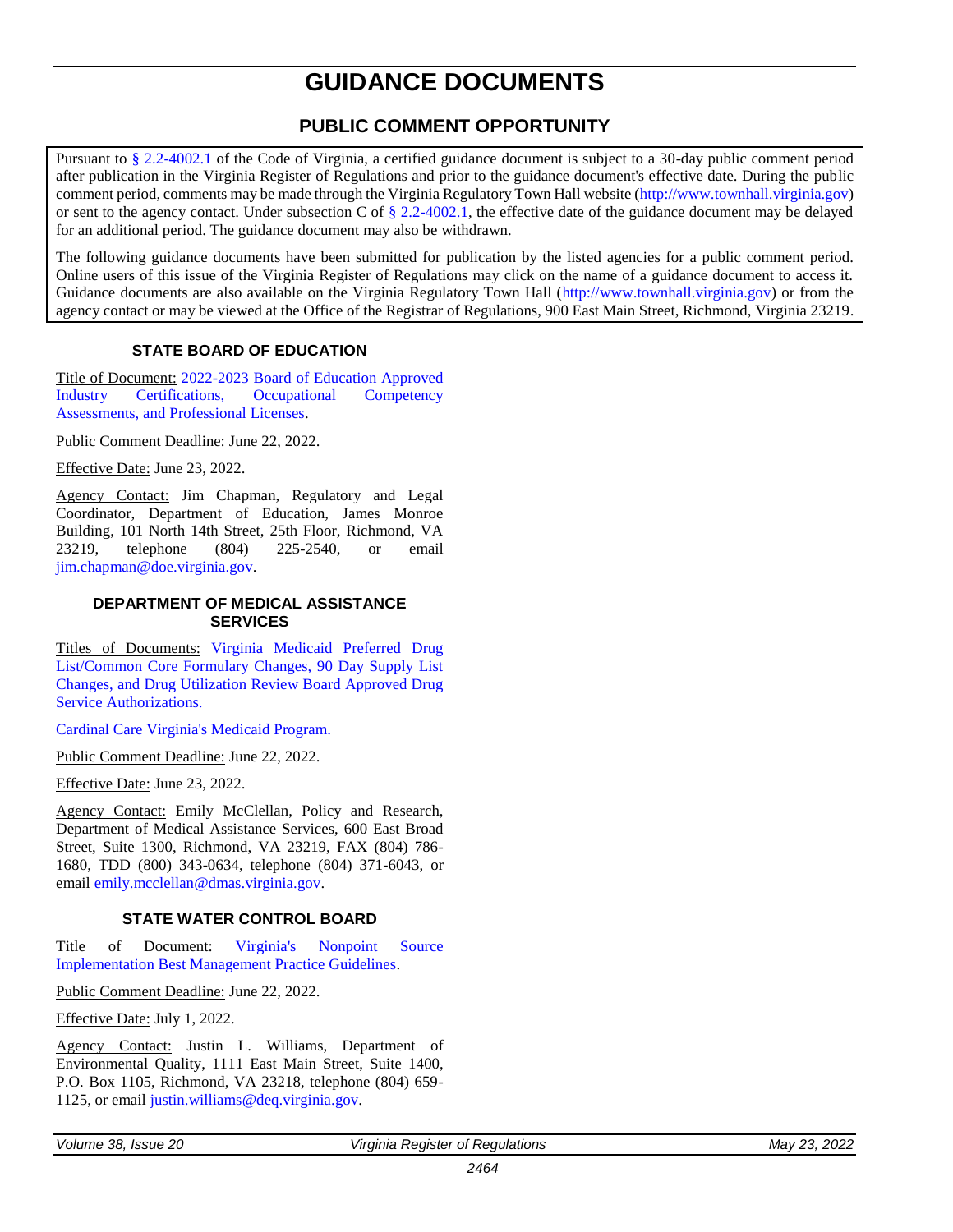# **GENERAL NOTICES**

#### <span id="page-18-0"></span>**DEPARTMENT OF ENVIRONMENTAL QUALITY**

#### **Waverly Solar LLC Notice of Intent for Small Renewable Energy Project (Solar) - Sussex County**

Energix Renewables - Waverly Solar LLC has provided the Department of Environmental Quality a notice of intent to submit the necessary documentation for a permit by rule for a small renewable energy project (solar) in Sussex County, pursuant to 9VAC15-60. Waverly Solar I will be located on approximately 1,177.03 acres, west of U.S. State Route 40 (Sussex Drive), north of U.S. State Route 655 (West Oak Dale Road), south of U.S. State Route 651 (Lobbs Shop Road), and bisected by U.S. State Route 626 (Beef Steak Road). The proposed project is located east of Newville and southwest of Waverly in northeastern Sussex County, Virginia. Latitude and longitude coordinates are 37.024801, -77.148747. The project conceptually consists of approximately 138,762 460-watt modules, providing a facility net capacity of 50 megawatts alternating current.

Contact Information: Melissa Porterfield, Regulatory Coordinator, Department of Environmental Quality, 1111 East Main Street, Suite 1400, P.O. Box 1105, Richmond, VA 23218, telephone (804) 698-4238, FAX (804) 698-4178.

#### **Endless Caverns Solar LLC - WITHDRAWAL of Notice of Intent for a Small Renewable Energy Project (Solar)**

Endless Caverns Solar LLC has withdrawn its notice of intent to submit the necessary documentation for a permit by rule for a small renewable energy project (solar) in Rockingham County, Virginia pursuant to 9VAC15-60. The original notice of intent was published in Volume 34, Issue 11 of the Virginia Register on January 22, 2018.

Contact Information: Melissa Porterfield, Regulatory Coordinator, Department of Environmental Quality, 1111 East Main Street, Suite 1400, P.O. Box 1105, Richmond, VA 23218, telephone (804) 698-4238, FAX (804) 698-4178.

#### **COMMISSION ON LOCAL GOVERNMENT**

#### **Schedule for the Assessment of State and Federal Mandates on Local Governments**

Pursuant to the provisions of § 2.2-613 and subdivision 6 of § 15.2-2903 of the Code of Virginia, the following schedule, established by the Commission on Local Government and approved by Secretary of Commerce and Trade, Caren Merrik, and Governor Glenn A. Youngkin represents the timetable that the listed executive agencies will follow in conducting their assessments of certain state and federal mandates that they administer that are imposed on local governments. Such mandates are new (in effect for at least 24 months), newly identified, or have been significantly altered as to warrant a reassessment of the mandate (and have been in effect for 24 months). In conducting these assessments, agencies will follow the process established by Executive Order 58, which became effective October 11, 2007. These mandates are abstracted in the Catalog of State and Federal Mandates on Local Governments published by the Commission on Local Government.

For further information contact Kristen Dahlman, Senior Policy Analyst, Commission on Local Government at email [kristen.dahlman@dhcd.virginia.gov](mailto:kristen.dahlman@dhcd.virginia.gov) or by telephone (804) 371-7017, or visit the commission's website at [www.dhcd.virginia.gov.](http://www.dhcd.virginia.gov/)

#### STATE AND FEDERAL MANDATES ON LOCAL GOVERNMENTS

Approved Schedule of Assessment Periods - July 2022 through June 2023

For Executive Agency Assessment of Cataloged Mandates

| <b>AGENCY</b>                                                          | <b>CATALOG</b><br><b>NUMBER</b> | <b>ASSESSMENT</b><br><b>PERIOD</b> |  |
|------------------------------------------------------------------------|---------------------------------|------------------------------------|--|
| Mandate Short Title                                                    |                                 |                                    |  |
| <b>DEPARTMENT OF SOCIAL SERVICES</b>                                   |                                 |                                    |  |
| <b>Child Protective Services</b>                                       | SHHR.DSS031                     | $3/1/2023$ to $5/31/23$            |  |
| Criminal History and Central Registry Check for Placements of Children | SHHR.DSS072                     | $3/1/2023$ to $5/31/23$            |  |
| Virginia Birth Registry Search                                         | SHHR.DSS080                     | $3/1/2023$ to $5/31/23$            |  |
| <b>VIRGINIA DEPARTMENT OF HEALTH</b>                                   |                                 |                                    |  |
| <b>Waterworks Operation Permit</b>                                     | SHHR.VDH019                     | 7/1/22 to 9/30/22                  |  |
| <b>VIRGINIA INFORMATION TECHNOLOGY AGENCY</b>                          |                                 |                                    |  |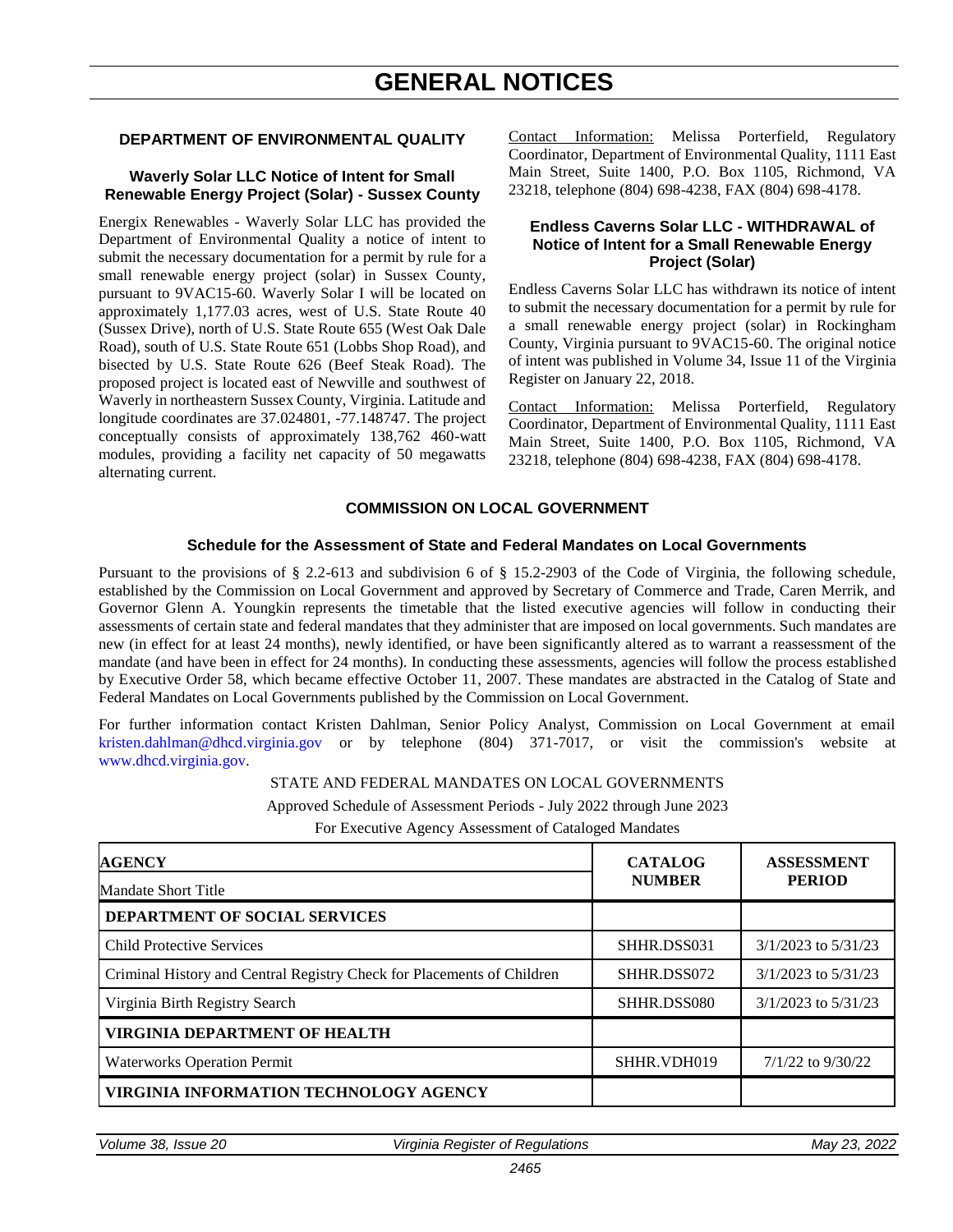# General Notices

| Information Technology Access for the Visually Impaired                                                   | SOA.VITA001   | $7/1/22$ to $9/30/22$  |
|-----------------------------------------------------------------------------------------------------------|---------------|------------------------|
| <b>Internet Privacy Policy</b>                                                                            | SOA.VITA002   | $7/1/22$ to $9/30/22$  |
| <b>DEPARTMENT OF EDUCATION</b>                                                                            |               |                        |
| Competency-Based Career and Technical Education Program and Standards                                     | SOE.DOE062    | $8/1/22$ to $10/31/22$ |
| Early Identification and Provision of Special Education Services for<br><b>Students with Disabilities</b> | SOE.DOE069    | $8/1/22$ to $10/31/22$ |
| Suspension, Expulsion, Exclusion, and Readmission of Pupils                                               | SOE.DOE097    | $8/1/22$ to $10/31/22$ |
| Water Management Programs                                                                                 | SOE.DOE171    | $8/1/22$ to $10/31/22$ |
| DEPARTMENT OF CRIMINAL JUSTICE SERVICES                                                                   |               |                        |
| Multidisciplinary Response Team for Criminal Sexual Assault                                               | SPSHS.DCJS036 | $7/1/22$ to $9/30/22$  |
| VIRGINIA DEPARTMENT OF EMERGENCY MANAGEMENT                                                               |               |                        |
| Implementation of E-911 Services                                                                          | SPSHS.VDEM017 | $7/1/22$ to 8/30/22    |

Approved by the commission on March 10, 2022.

Contact Information: Kristen Dahlman, Senior Policy Analyst, Commission on Local Government, telephone (804) 371-7017, or emai[l kristen.dahlman@dhcd.virginia.gov.](mailto:kristen.dahlman@dhcd.virginia.gov)

#### **DEPARTMENT OF MEDICAL ASSISTANCE SERVICES**

Richmond, VA 23219, telephone (804) 371-4300, FAX (804) 786-1680.

#### **Draft Mental Health Services Provider Manual**

The draft Mental Health Services Provider Manual Chapter IV and Appendices E and G are now available on the Department of Medical Assistance Services website at [https://www.dmas.virginia.gov/for-providers/general](https://www.dmas.virginia.gov/for-providers/general-information/medicaid-provider-manual-drafts/)[information/medicaid-provider-manual-drafts/](https://www.dmas.virginia.gov/for-providers/general-information/medicaid-provider-manual-drafts/) for public comment.

Contact Information: Emily McClellan, Regulatory Manager, Division of Policy and Research, Department of Medical Assistance Services, 600 East Broad Street, Suite 1300, Richmond, VA 23219, telephone (804) 371-4300, FAX (804) 786-1680.

#### **Draft Peer Recovery Support Services Supplement Provider Manual**

The draft Peer Recovery Support Services Supplement Provider Manual is now available on the Department of Medical Assistance Services website at [https://www.dmas.virginia.gov/for-providers/general](https://www.dmas.virginia.gov/for-providers/general-information/medicaid-provider-manual-drafts/)[information/medicaid-provider-manual-drafts/](https://www.dmas.virginia.gov/for-providers/general-information/medicaid-provider-manual-drafts/) for public comment until May 27, 2022.

Contact Information: Emily McClellan, Regulatory Manager, Division of Policy and Research, Department of Medical Assistance Services, 600 East Broad Street, Suite 1300,

#### **BOARD OF PHARMACY**

#### **Notice on Scheduling Chemicals in Schedule I**

Pursuant to subsection D of § 54.1-3443 of the Code of Virginia, the Board of Pharmacy is giving notice of a public hearing to consider placement of chemical substances in Schedule I of the Drug Control Act. The virtual public hearing will be conducted at 9:05 a.m. on June 6, 2022. Instructions will be included in the agenda for the board meeting, also on June 6. Public comment may also be submitted electronically or in writing prior to June 6 to Caroline Juran, Executive Director of the Board of Pharmacy at [caroline.juran@dhp.virginia.gov.](mailto:caroline.juran@dhp.virginia.gov)

Pursuant to § 54.1-3443, the Virginia Department of Forensic Science (DFS) has identified 10 compounds for recommended inclusion into Schedule I of the Drug Control Act.

The following compound is classified as a synthetic opioid. Compounds of this type have been placed in Schedule I (subdivision 1 of § 54.1-3446 of the Code of Virginia) in previous legislative sessions.

1. 2-(4-ethoxybenzyl)-5-nitro-1-(2-(pyrrolidin-1-yl)ethyl)-1Hbenzimidazole (other names: N-pyrrolidino etonitazene, etonitazepyne), its isomers, esters, ethers, salts, and salts of isomers, esters, and ethers, unless specifically excepted, whenever the existence of these isomers, esters, ethers, and salts is possible within the specific chemical designation.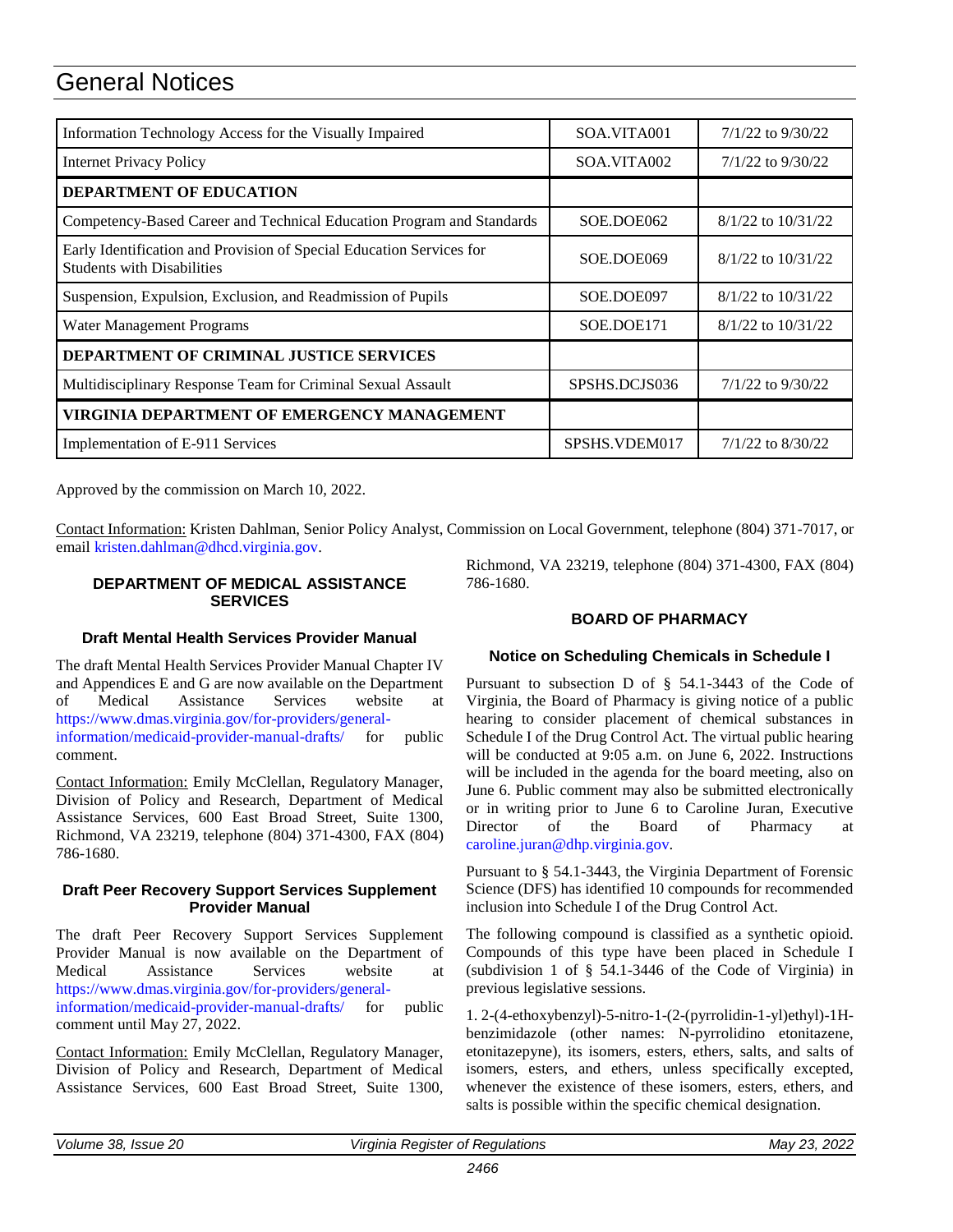Based on their chemical structures, the following compounds are expected to have hallucinogenic properties. Compounds of this type have been placed in Schedule I (subdivision 3 of § 54.1-3446) in previous legislative sessions.

2. 1-(1,3-benzodioxol-5-yl)-2-(propylamino)-1-butanone (other names: 3,4-Methylenedioxy-alphapropylaminobutiophenone; N-propyl butylone), its salts, isomers (optical, position, and geometric), and salts of isomers, whenever the existence of such salts, isomers, and salts of isomers is possible within the specific chemical designation.

3. 2-(ethylamino)-1-phenylpentan-1-one (other names: Nethylpentedrone, alpha-ethylaminopentiophenone), its salts, isomers (optical, position, and geometric), and salts of isomers whenever the existence of such salts, isomers, and salts of isomers is possible within the specific chemical designation

4. 3,4-methylenedioxy-alpha-cyclohexylaminopropiophenone (other name: Cyputylone), its salts, isomers (optical, position, and geometric), and salts of isomers whenever the existence of such salts, isomers, and salts of isomers is possible within the specific chemical designation.

5. 3,4-methylenedioxy-alpha-cyclohexylmethylaminopropiophenone (other name: 3,4-Methylenedioxy-N,Ncyclohexylmethcathinone), its salts, isomers (optical, position, and geometric), and salts of isomers whenever the existence of such salts, isomers, and salts of isomers is possible within the specific chemical designation.

6. 3,4-methylenedioxy-alpha-isopropylaminobutiophenone (other name: N-isopropyl butylone), its salts, isomers (optical, position, and geometric), and salts of isomers whenever the existence of such salts, isomers, and salts of isomers is possible within the specific chemical designation.

7. 4-chloro-N-butylcathinone (other names: 4 chlorobutylcathinone, para-chloro-N-butylcathinone), its salts, isomers (optical, position, and geometric), and salts of isomers whenever the existence of such salts, isomers, and salts of isomers is possible within the specific chemical designation.

8. 4-hydroxy-N-methyl-N-ethyltryptamine (other names: 4 hydroxy MET, Metocin), its salts, isomers (optical, position, and geometric), and salts of isomers whenever the existence of such salts, isomers, and salts of isomers is possible within the specific chemical designation.

The following compound is classified as a central nervous system stimulant. Compounds of this type have been placed in Schedule I (subdivision 5 of § 54.1-3446) in previous legislative sessions.

9. 4-methylmethamphetamine (other names: N-alpha,4 trimethyl-benzeneethanamine, 4-MMA), including its salts, isomers, and salts of isomers.

The following compound is classified as a cannabimimetic agent. Compounds of this type have been placed in Schedule I (subdivision 6 of § 54.1-3446) in previous legislative sessions.

10. N-(1-amino-3,3-dimethyl-1-oxobutan-2-yl)-1-(4 fluorobenzyl)-1H-indole-3-acetamide (other names: ADB-FUBIATA, AD-18, FUB-ACADB), its salts, isomers, and salts of isomers whenever the existence of such salts, isomers, and salts of isomers is possible within the specific chemical designation.

Contact Information: Caroline Juran, RPh, Executive Director, Board of Pharmacy, 9960 Mayland Drive, Suite 300, Richmond, VA 23233, telephone (804) 367-4456, FAX (804) 527-4472.

#### **STATE WATER CONTROL BOARD**

#### **Notice of Enforcement Action for McCauley Park, LLC**

The State Water Control Board proposes to issue a consent special order to McCauley Park LLC for alleged violation of the State Water Control Law at the corner of McCauley Parkway and King William Road (37.7539, -77.1482) in King William County, Virginia. A description of the proposed action is available at the Department of Environmental Quality office listed or online at [www.deq.virginia.gov.](http://www.deq.virginia.gov/) The DEQ staff contact will accept comments from May 23, 2022, to June 24, 2022.

Contact Information: Jeff Reynolds, Enforcement Manager, Piedmont Regional Office, Department of Environmental Quality, 4949-A Cox Road, Glen Allen, VA 23060, telephone (804) 720-4754, or email [jefferson.reynolds@deq.virginia.gov.](mailto:Jefferson.Reynolds@DEQ.Virginia.gov)

#### **Proposed Enforcement Action for Tyson Farms, Inc.**

An enforcement action has been proposed for Tyson Farms Inc. for violations of the State Water Control Law at the Temperanceville facility in Temperanceville, Virginia. The State Water Control Board proposes to issue a consent order to resolve violations associated with the facility. A description of the proposed action is available at the Department of Environmental Quality office listed or online at [www.deq.virginia.gov.](http://www.deq.virginia.gov/) The staff contact person will accept comments by email or postal mail from May 23, 2022, through June 22, 2022.

Contact Information: John Brandt, Enforcement Manager, Department of Environmental Quality, 5636 Southern Boulevard, Virginia Beach, VA 23462, FAX (804) 698-4178, or email [john.brandt@deq.virginia.gov.](mailto:john.brandt@deq.virginia.gov)